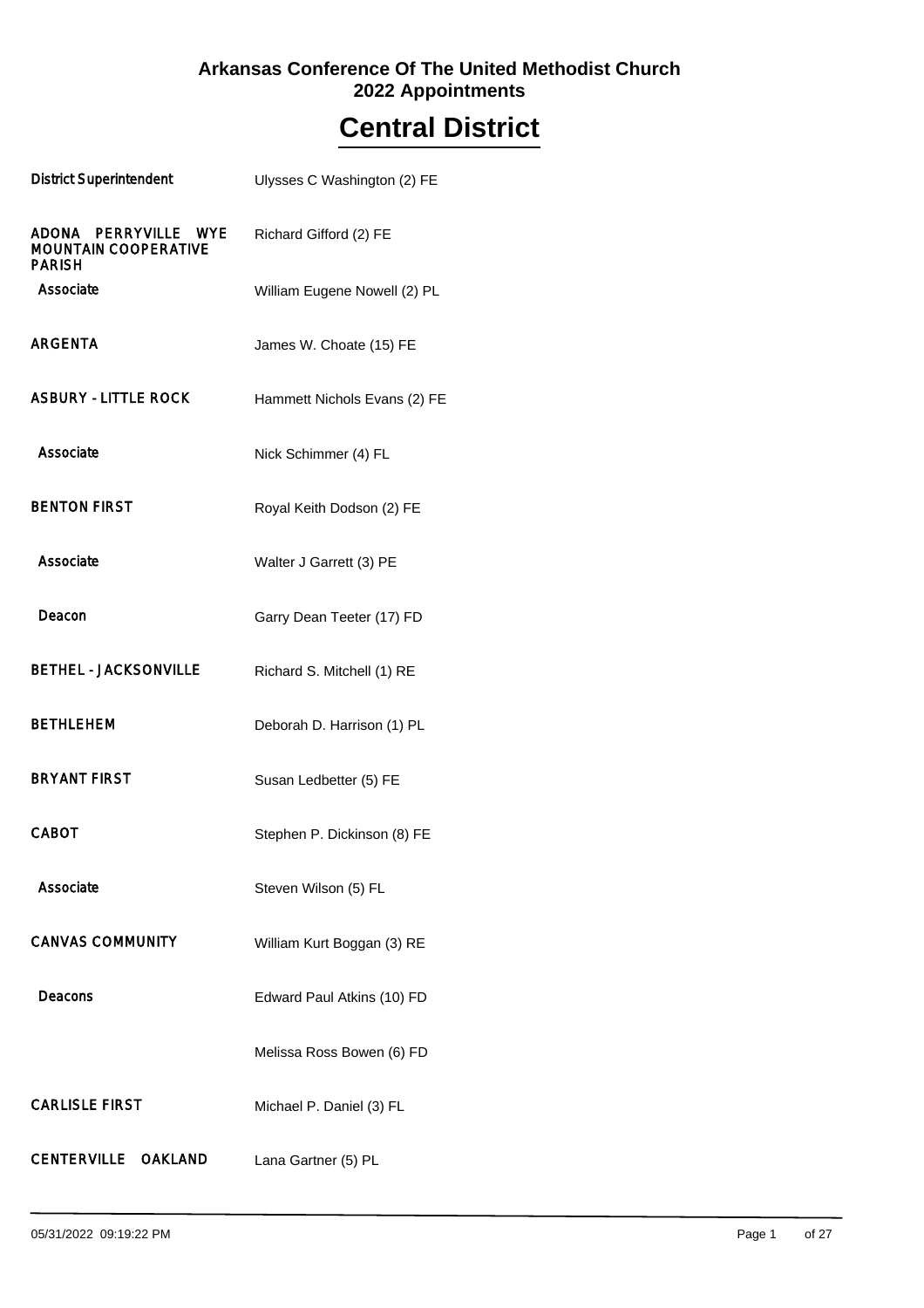| <b>CONCORD - LONOKE</b>                 | Keith Duane Coker (1) FL            |
|-----------------------------------------|-------------------------------------|
| <b>CONGO</b>                            | Polly Burton (19) PL                |
| <b>CONWAY FIRST</b>                     | Michael Roberts (11) FE             |
| Associate                               | Deidre Jo Roberts (2) FE            |
| <b>DES ARC FIRST</b>                    | Jonathon Michael Bevil (4) FE       |
| ENGLAND KEO                             | Diane Hughes (1) PL                 |
| <b>FAITH WESTERN HILLS</b>              | David D. Hoffman (4) FE             |
| <b>GARDNER MEMORIAL</b><br><b>AMBOY</b> | Melvin Moss (2) AM                  |
| <b>GRACE - CONWAY</b>                   | Herschel Lee Richardson, Jr. (5) FE |
| <b>GREENBRIER FIRST</b>                 | Kevin Lyon (12) FE                  |
| <b>HAMILTON HUMNOKE</b>                 | Larry Edward LeMasters (5) PL       |
| <b>HAZEN DEVALLS BLUFF</b>              | Chris Wright (3) FL                 |
| <b>HEBRON - CARLISLE</b>                | Roger Crouch (19) SY                |
| <b>HENDERSON</b>                        | Laura Butkovic (2) FL               |
| <b>HICKORY PLAINS</b>                   | TBS()                               |
| <b>HIGHLAND VALLEY</b>                  | Mark K Norman (2) FE                |
| Deacon                                  | Jessica Waddell Teegarden (2) FD    |
| <b>HUNTER - LITTLE ROCK</b>             | Rashim Merriwether (5) FE           |
| <b>JACKSONVILLE FIRST</b>               | Nathan Joel Kilbourne (7) FE        |
| <b>LAKEWOOD</b>                         | Roy Beth Kelley (2) FE              |
| <b>Associates</b>                       | Alyssa Burleson (1) FL              |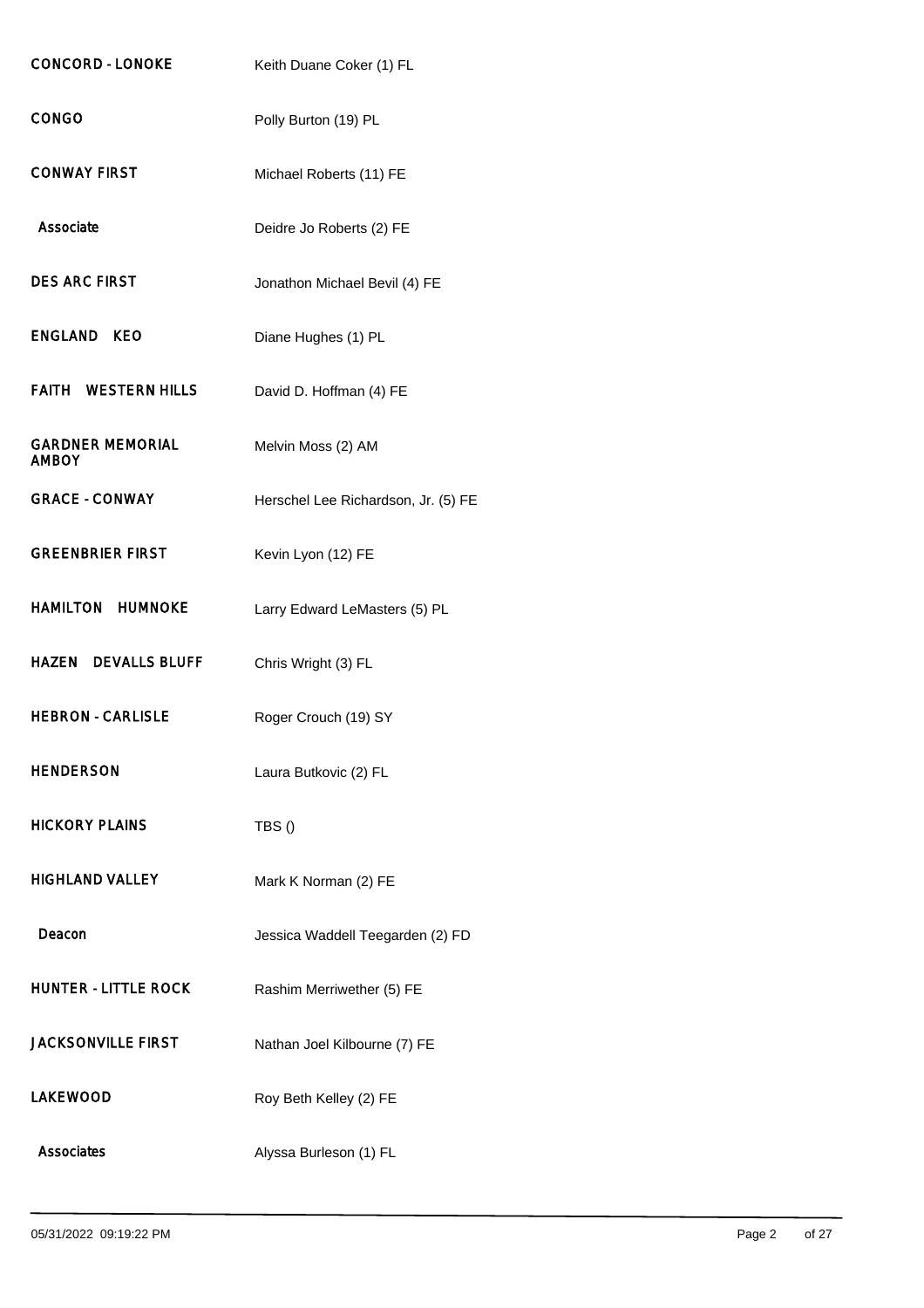Olen K. Pearson (1) PL

|                                               | William Todd Vick (4) FE          |
|-----------------------------------------------|-----------------------------------|
| <b>LEVY</b>                                   | Heath Williams (1) FE             |
| <b>LITTLE ROCK FIRST</b>                      | David C. Freeman (8) FE           |
| Associates                                    | Donna Hankins (11) OE             |
|                                               | Brittany Richardson Watson (5) FE |
| Deacons                                       | Mary Jane Cole (9) FD             |
|                                               | Haley Jones (6) OD                |
|                                               | Adam Kirby (6) FD                 |
| <b>LONOKE FIRST</b>                           | Ronald Jeremy Pressgrove (2) FE   |
| <b>MABELVALE</b>                              | Robert K. Marble (3) RE           |
| <b>MARKS CHAPEL</b>                           | Terry DeWayne Hughes, Sr, (6) OF  |
| <b>MAUMELLE FIRST</b>                         | Aubrietta Lynn Jones (5) FE       |
| <b>MAYFLOWER</b>                              | Jemmie Reynolds (3) PL            |
| <b>MCCABE CHAPEL</b>                          | Johnnie Davis (12) PL             |
| <b>MORRILTON FIRST</b>                        | William J Sardin (2) FE           |
| <b>MOUNT CARMEL - BENTON</b>                  | George Whitlock (1) PL            |
| <b>MOUNT PLEASANT - LITTLE</b><br><b>ROCK</b> | Mary Nancy Jones (14) RO          |
| <b>MOUNT ZION - LONOKE</b>                    | Robbin Dale Haley (10) PL         |
| <b>NAYLOR</b>                                 | John Shirron (3) PL               |
| <b>NEW HAVEN - LITTLE ROCK</b>                | Norma Gillerson (23) RL           |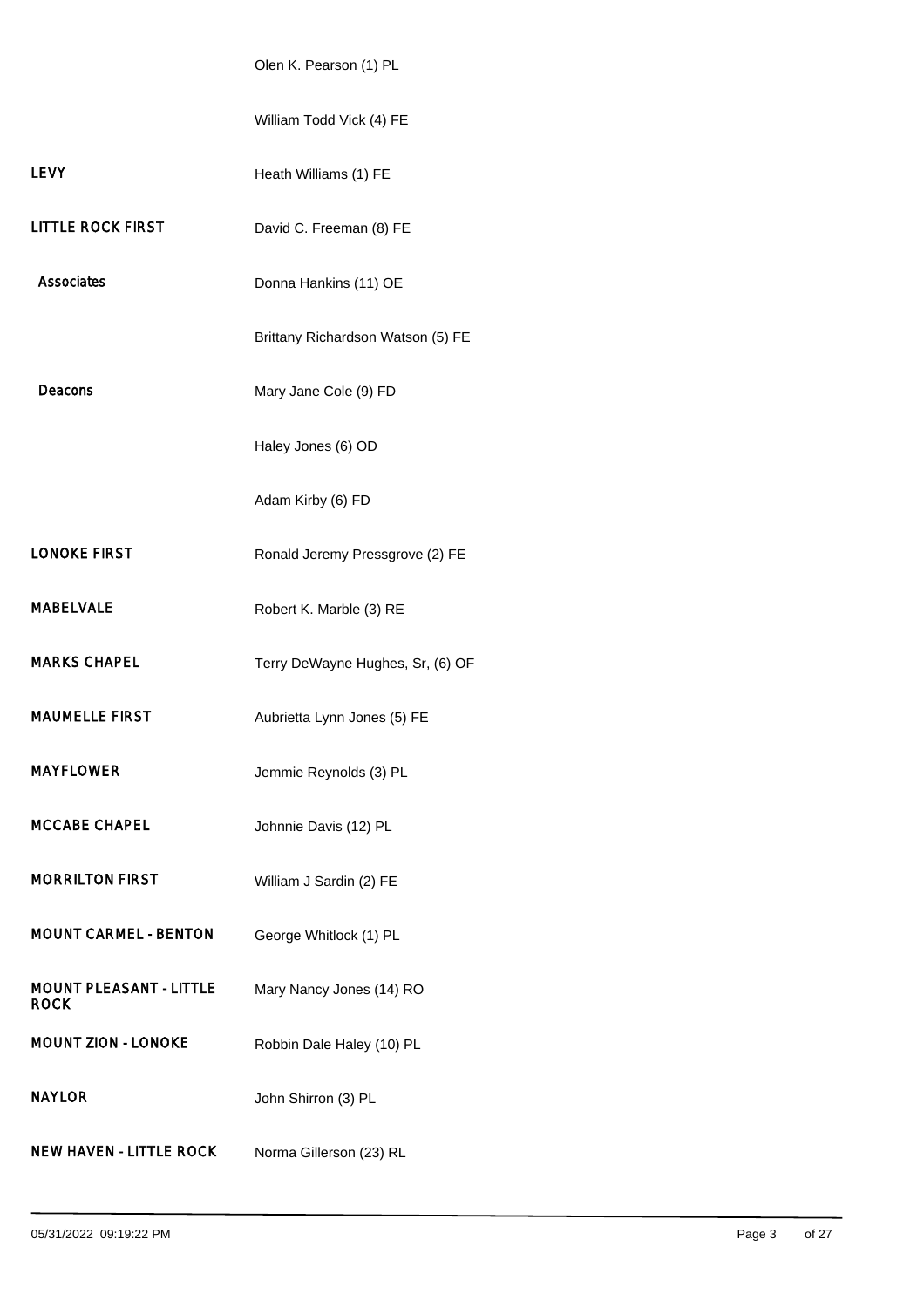| NEW ZION MOUNT ZION -<br><b>CENTER RIDGE</b>                                        | James Lee Scruggs (12) RA           |
|-------------------------------------------------------------------------------------|-------------------------------------|
| <b>NORTH LITTLE ROCK FIRST</b>                                                      | Sara Darlene Bayles Charlton (2) FE |
| Associates                                                                          | James W. Choate (16) FE             |
|                                                                                     | John E. Coker (1) RO                |
| Deacon                                                                              | Katherine Helen Butler (2) OD       |
| <b>NORTH PULASKI TRINITY -</b><br><b>NORTH LITTLE ROCK</b>                          | LaNita Anne Daniels (1) PL          |
| <b>OAK FOREST</b>                                                                   | Jeanne Williams (1) FE              |
| <b>OLD AUSTIN</b>                                                                   | Steven Wayne Carr (2) PL            |
| <b>NEW HOPE -</b><br>PARKVIEW<br><b>BENTON</b>                                      | Shari Day (5) PL                    |
| <b>PINNACLE VIEW</b>                                                                | Betsy Singleton Snyder (3) FE       |
| PLEASANT HILL - ALEXANDER                                                           | TBS()                               |
| <b>PLUMMERVILLE</b>                                                                 | TBS()                               |
| <b>PRIMROSE</b>                                                                     | Heath Williams (1) FE               |
| <b>PULASKI HEIGHTS</b>                                                              | John C Robbins (3) FE               |
| Associates                                                                          | Philip Jayphen Clark (10) FL        |
|                                                                                     | Jeffery Bernard Hampton (24) FE     |
|                                                                                     | Abbey Maynard (1) FL                |
|                                                                                     | Kathleen L McMurray (3) FE          |
| Deacon                                                                              | Kathyrn Dunn Chambers (1) FD        |
| <b>QUAPAW QUARTER</b>                                                               | William Kurt Boggan (3) RE          |
| SAINT ANDREW GEYER<br><b>SW LR MINISTRY</b><br><b>SPRINGS</b><br><b>PARTNERSHIP</b> | Danita Waller-Paige (4) FL          |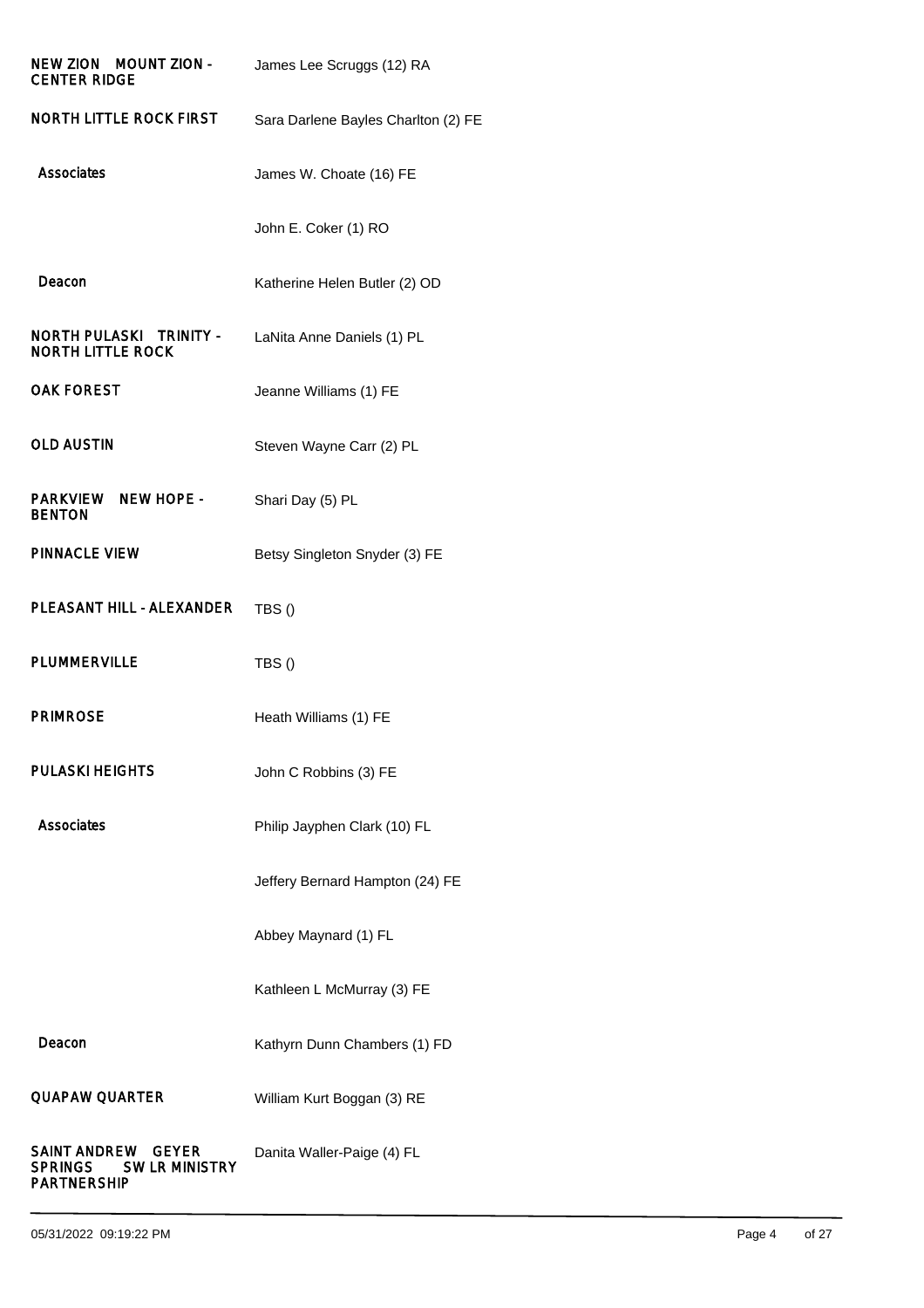| Deacon                                       | Ann Michelle Whitfield (4) FD   |
|----------------------------------------------|---------------------------------|
| <b>SAINT JAMES - LITTLE ROCK</b>             | Benjamin William Crismon (2) FE |
| Associates                                   | Jessica Lee Durand (2) FE       |
|                                              | Gregory Schick (19) FL          |
| <b>SAINT PAUL - LITTLE ROCK</b>              | Pamela Jean Estes (4) FE        |
| <b>SAINT PAUL - MAUMELLE</b>                 | Maxine Allen (3) RE             |
| SALEM WESLEY - CONWAY                        | Virginia Brown (1) PE           |
| <b>SALEM - BENTON</b>                        | Justin Ledbetter (5) FE         |
| <b>SARDIS</b>                                | Gregory A. Burks (1) FE         |
| <b>SOUTHBEND</b>                             | Craig Williams (4) PL           |
| SPRINGFIELD CLEVELAND                        | Max Austin Daughtery (2) PL     |
| <b>SYLVAN HILLS</b>                          | Patricia Butler (2) FE          |
| THE JOURNEY MOUNT<br><b>TABOR - CABOT</b>    | Jeffery Trent Warrick (10) FE   |
| <b>THERESSA HOOVER</b><br><b>MEMORIAL</b>    | Deborah Bell (5) PL             |
| <b>TRASKWOOD</b>                             | TBS()                           |
| <b>TRINITY - LITTLE ROCK</b>                 | Roy Patterson Smith (5) FE      |
| <b>VILONIA</b>                               | Lauren Kristine DeLano (3) FE   |
| <b>WARD SIXTEENTH SECTION</b>                | Laura Todd (2) OF               |
| <b>WESLEY CHAPEL - LITTLE</b><br>ROCK DUNCAN | Ronnie L. Miller-Yow (14) FE    |
| Associate                                    | Tamira Wimbish (3) OF           |
| <b>WHITE MEMORIAL</b>                        | Renee' Willett (4) OF           |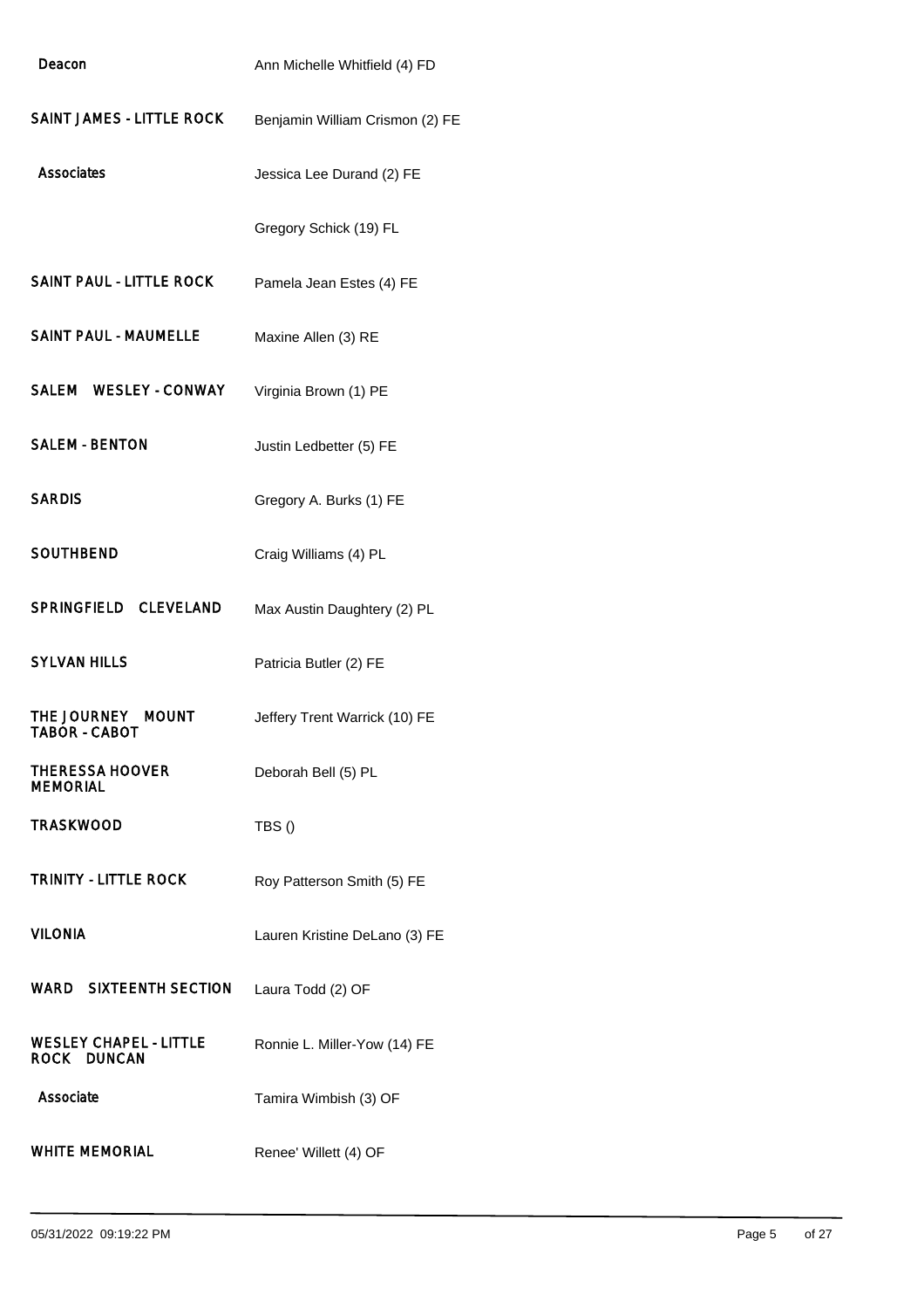|                                                                                                                   | Appointed in Other Annual Conference (331.8, 346.1)            |
|-------------------------------------------------------------------------------------------------------------------|----------------------------------------------------------------|
| <b>CENTRAL TEXAS</b><br><b>CONFERENCE</b>                                                                         | Lawson Leonard Delony (15) FE                                  |
| <b>INDIANA CONFERENCE</b>                                                                                         | Andrew Suite (1) FE                                            |
|                                                                                                                   | Deacon Appointments Beyond the Local Church (331.1a)           |
| BAPTIST HEALTH SCHOOLS Of Melissa Ross Bowen (11) FD<br><b>LITTLE ROCK</b>                                        |                                                                |
| <b>CENTRAL HIGH SCHOOL,</b><br><b>FACULTY</b>                                                                     | Adam Kirby (21) FD                                             |
| DAILY BREAD COUNSELING -<br><b>BRYANT AR</b>                                                                      | Garry Dean Teeter (13) FD                                      |
| <b>HILLCREST MEDICAL CENTER</b>                                                                                   | Donna Hendricks (2) FD                                         |
| PENNEY MEMORIAL CHURCH<br><b>&amp; PENNEY RETIREMENT</b><br><b>COMMUNITY</b>                                      | George Hull (4) FD                                             |
| PRIVATE PRACTICE AS ANN<br>MICHELLE WHITFIELD LCSW,<br><b>PLLC</b>                                                | Ann Michelle Whitfield (4) FD                                  |
| <b>SACRED PATH, INC.</b>                                                                                          | Mary Jane Cole (9) FD                                          |
|                                                                                                                   | Deacon Appointments Beyond the Local Church (331.1b)           |
|                                                                                                                   |                                                                |
| <b>GARRETT-EVANGELICAL</b><br><b>THEOLOGICAL SEMINARY</b>                                                         | Kathyrn Dunn Chambers (6) FD                                   |
|                                                                                                                   |                                                                |
| <b>DIACONAL MINISTRY -</b><br><b>CENTRAL</b>                                                                      | Diaconal Ministry (413.3)<br>David W Clemmons (20) DM          |
|                                                                                                                   | David L. French (24) DM                                        |
|                                                                                                                   | Jim Walsmith (28) DM                                           |
|                                                                                                                   |                                                                |
| <b>CONNECTIONAL</b><br>MINISTRY/ASSISTANT TO<br><b>BISHOP</b>                                                     | <b>Extension Ministries (344.1a,c)</b><br>James P. Polk (7) FE |
| <b>CONNECTIONAL</b><br>MINISTRY/SPECIAL ASSISTANT<br>TO THE BISHOP ON ETHNIC<br><b>CONCERNS &amp; INITIATIVES</b> | Rashim Merriwether (3) FE                                      |
| <b>HENDRIX COLLEGE, CHAPLAIN</b>                                                                                  | Ellen Alston (3) OE                                            |
| <b>MCMURRY UNIVERSITY,</b><br><b>CHAPLAIN</b>                                                                     | Martha D. CashBurless (6) FE                                   |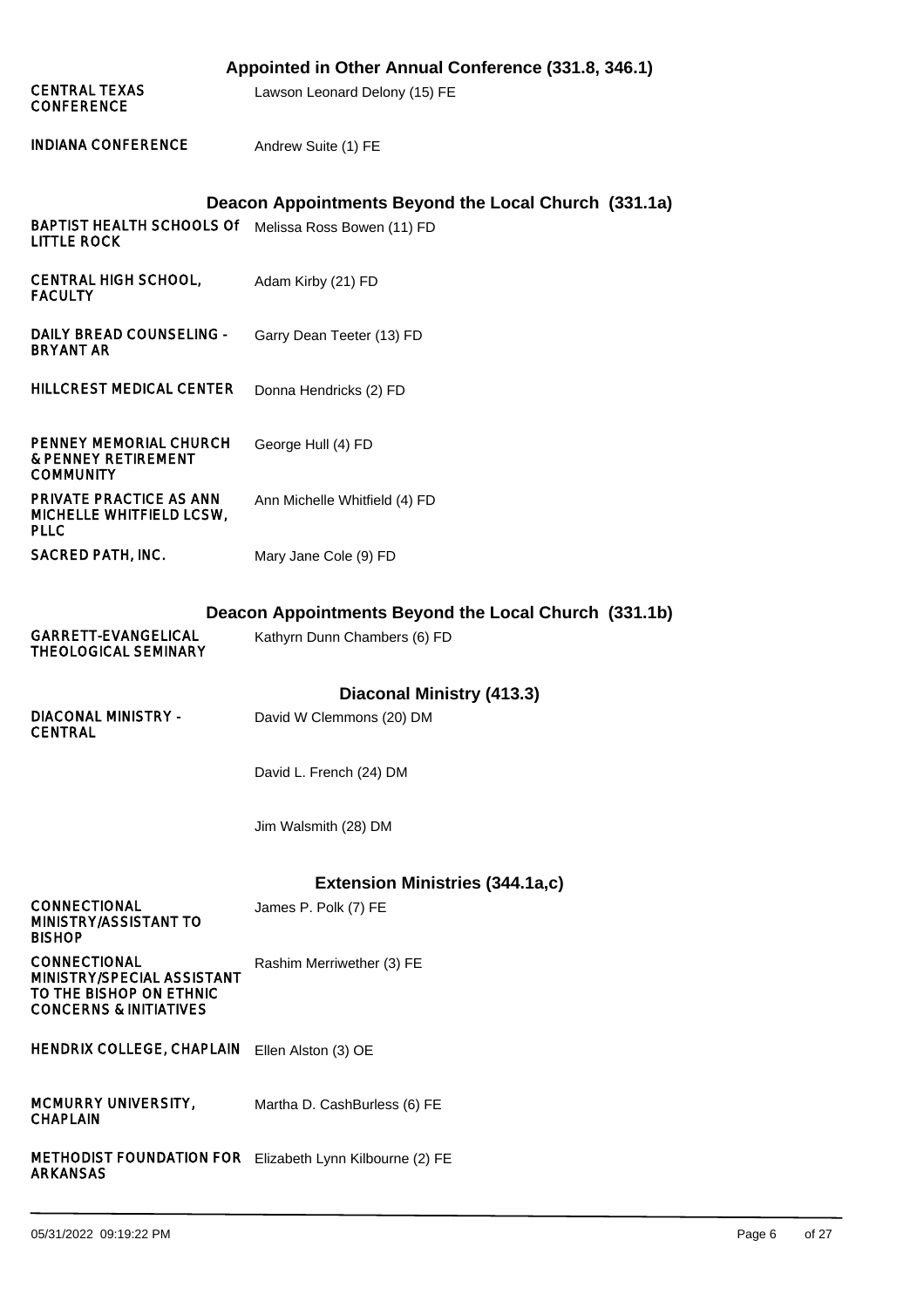| OHIO WESLEYAN UNIVERSITY                      | Rockwell F Jones (15) FE                                                             |
|-----------------------------------------------|--------------------------------------------------------------------------------------|
| PERKINS SCHOOL OF<br>THEOLOGY, FACULTY        | Rebekah Linn Miles (25) FE                                                           |
| PHILANDER SMITH COLLEGE<br><b>CHAPLAIN</b>    | Ronnie L. Miller-Yow (17) FE                                                         |
| <b>WESLEY FOUNDATION - UALR</b>               | Jeanne Williams (1) FE                                                               |
| <b>HONORABLE LOCATION -</b><br><b>CENTRAL</b> | Honorable Location (358.1)<br>Regina Holtman Gideon (4) HL<br>Jon Mac Taylor (14) HL |
|                                               | <b>Leave of Absence</b>                                                              |
| <b>PERSONAL LEAVE</b>                         | Rebecca Boggan (3) FD                                                                |
|                                               | Naomi P Rogers (2) FE                                                                |
| <b>MEDICAL LEAVE</b>                          | <b>Medical Leave (356)</b><br>Tammy Garrison (5) FE                                  |
|                                               | Lynn Ann Lewis McClure (6) FE                                                        |

# **Northeast District**

| <b>District Superintendent</b>                 | John Andrew Fleming (4) FE    |
|------------------------------------------------|-------------------------------|
| ANTIOCH MCRAE                                  | Paul Weeks (1) PL             |
| ASH FLAT EVENING SHADE                         | Larry Morris (34) RL          |
| AUGUSTA MCCRORY<br><b>COTTON PLANT</b>         | Melanie Laureen Tubbs (2) FE  |
| <b>BALD KNOB</b><br><b>KENSETT</b><br>JUDSONIA | Cheyann Bolin Chambers (2) PL |
| <b>BATESVILLE FIRST</b>                        | Katherine G Pearce (2) FE     |
| BAY                                            | Pam Lamb-Lee (2) FL           |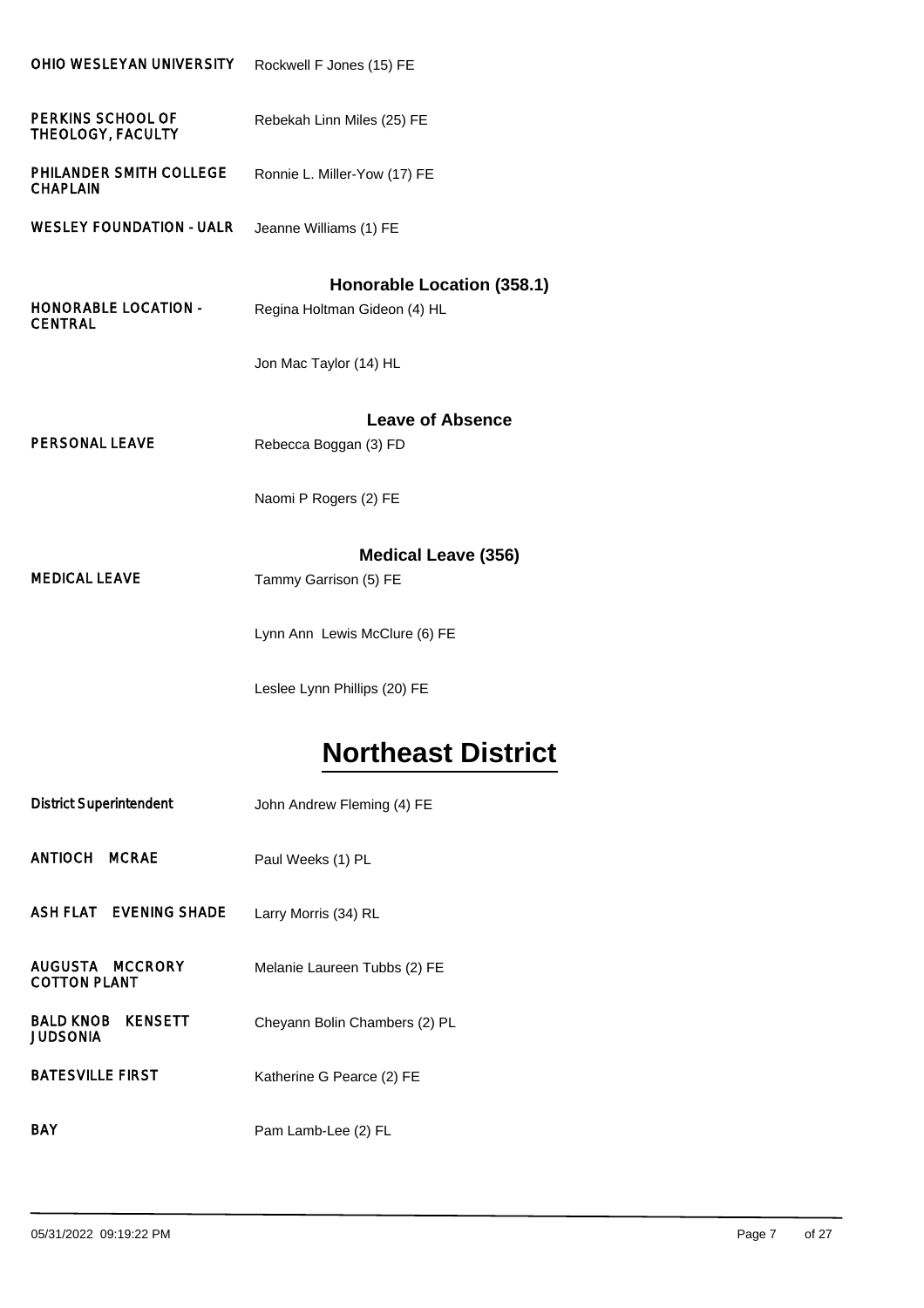| BEEBE                                                | Mary Candace Barron (3) FE     |
|------------------------------------------------------|--------------------------------|
| <b>BETHESDA CAMPGROUND</b>                           | Danny McSpadden (2) CLM        |
| <b>BLACK ROCK LYNN</b>                               | Dennis Calaway (2) PL          |
| <b>BLYTHEVILLE FIRST</b>                             | William Zachary Roberts (6) FE |
| <b>BONO</b>                                          | Jim West (2) RE                |
| <b>BRADFORD PLEASANT</b><br><b>PLAINS RUSSELL</b>    | Steve May (2) CLM              |
| <b>BROOKLAND</b><br><b>UNION GROVE</b>               | Christopher Kjorlaug (4) CLM   |
| CALICO ROCK NORFORK<br><b>SPRING CREEK</b>           | Kevin Eugene Gilbee (1) FL     |
| <b>CAMPGROUND</b>                                    | Cody Gray (1) PL               |
| <b>CAVE CITY</b>                                     | Randy Seale (2) PL             |
| <b>CENTRAL AVENUE</b><br><b>SHARP</b>                | John Mark Moore (2) FL         |
| <b>CHEROKEE VILLAGE</b>                              | Angela Gage (10) FE            |
| <b>CHRIST WAY</b>                                    | Charles Miller (8) RO          |
| <b>CLINTON</b>                                       | Bradley Keith Moore (2) FE     |
| CONCORD CEDAR GROVE-<br><b>FLORAL</b>                | Steve Long (6) RL              |
| CORINTH                                              | TBS()                          |
| <b>CORNERSTONE-JONESBORO</b>                         | Jonathan Griesse (3) FE        |
| <b>CORNERSTONE-PLEASANT</b><br><b>PLAINS CUSHMAN</b> | James D Wheeler (9) RL         |
| <b>CORNING</b>                                       | Lisa Girard (1) SY             |
| <b>DAMASCUS</b>                                      | Vaughn Marsden (3) RE          |
| DELL COMMUNITY                                       | Tony J. Huffman (2) PL         |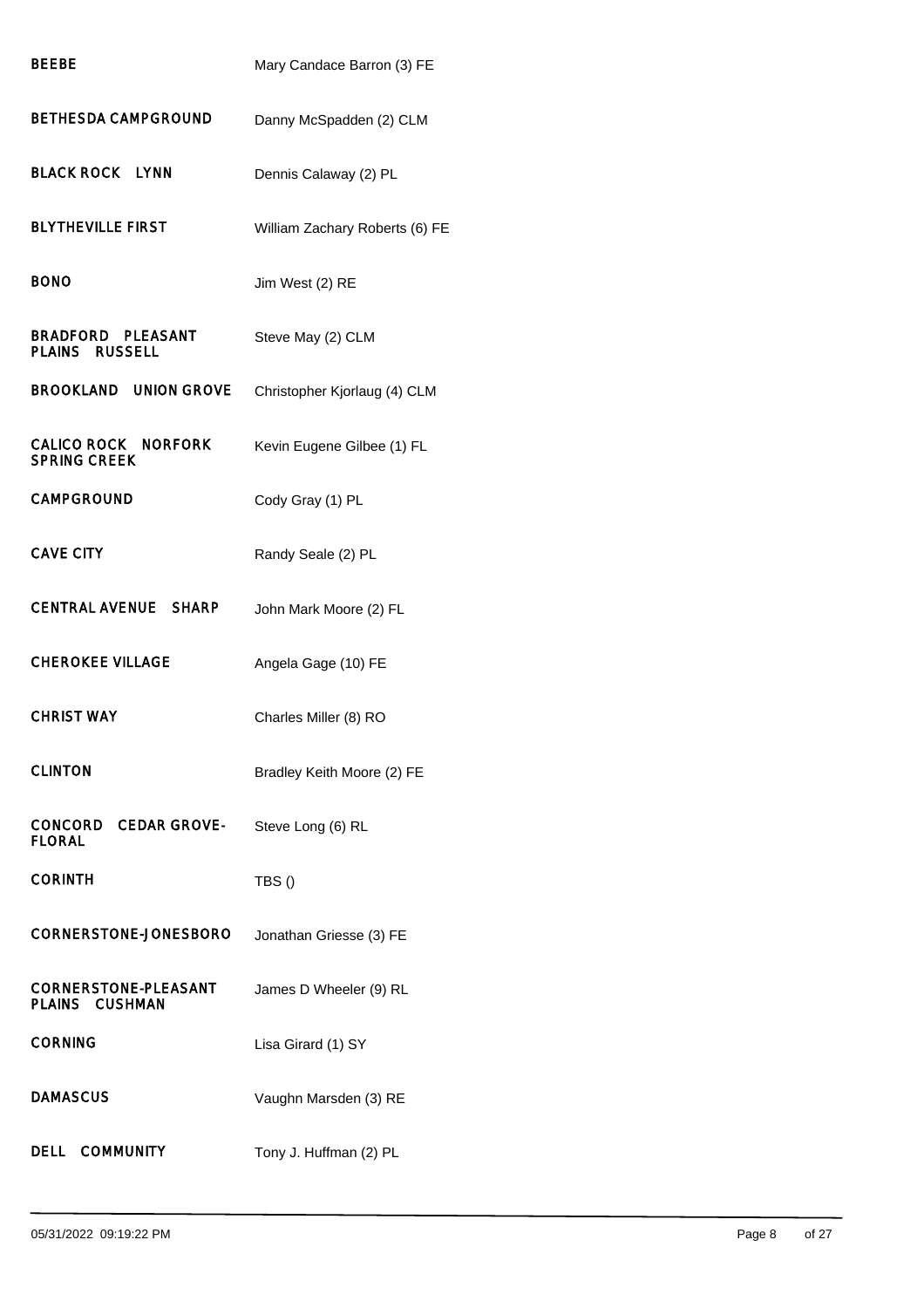| DESHA JAMESTOWN                                      | Kathy McKinney (1) PL       |
|------------------------------------------------------|-----------------------------|
| ELI LINDSEY<br><b>FRIENDSHIP-</b><br><b>RAVENDEN</b> | John Stoll (42) RL          |
| FAIRFIELD BAY SHIRLEY                                | Paul Strang (3) FE          |
| <b>FISHER STREET SEDGWICK</b>                        | Charles Coleman (1) SY      |
| <b>GARNER</b>                                        | TBS()                       |
| <b>GRIFFIN MEMORIAL CHRIST</b><br><b>UNITED</b>      | Rockey Earl Starnes (1) RE  |
| GRIFFITHVILLE DOGWOOD                                | Kathy N DeBusk (8) PL       |
| <b>GUM SPRINGS-SEARCY</b>                            | TBS()                       |
| <b>HARDY</b>                                         | Kay Brogdon (7) CLM         |
| HARMONY MOUNT PISGAH                                 | James H. Turner (1) PL      |
| HARRISBURG FARM HILL                                 | Michael Darryl Utley (4) FE |
| <b>HAZEL EDWARDS MEMORIAL</b><br>OIL TROUGH          | Clayton Bulice (9) FE       |
| <b>HEBER SPRINGS</b>                                 | Thomas Toombs (14) FE       |
| <b>HOLIDAY HILLS</b>                                 | James Wainscott (1) RE      |
| <b>HUNTER</b>                                        | Tom Machen (8) CLM          |
| <b>IMBODEN SMITHVILLE</b>                            | Michael C. Dodson (7) PL    |
| <b>JONESBORO FIRST</b>                               | John P. Miles, II (17) FE   |
| <b>Associates</b>                                    | C. Matt Knight (1) FL       |
|                                                      | Casey Turner (6) FL         |
| LEACHVILLE CARAWAY<br><b>MANILA</b>                  | Jason Sutfin (3) FE         |
| MAMMOTH SPRING CAMP                                  | Jerry Barnes (3) CLM        |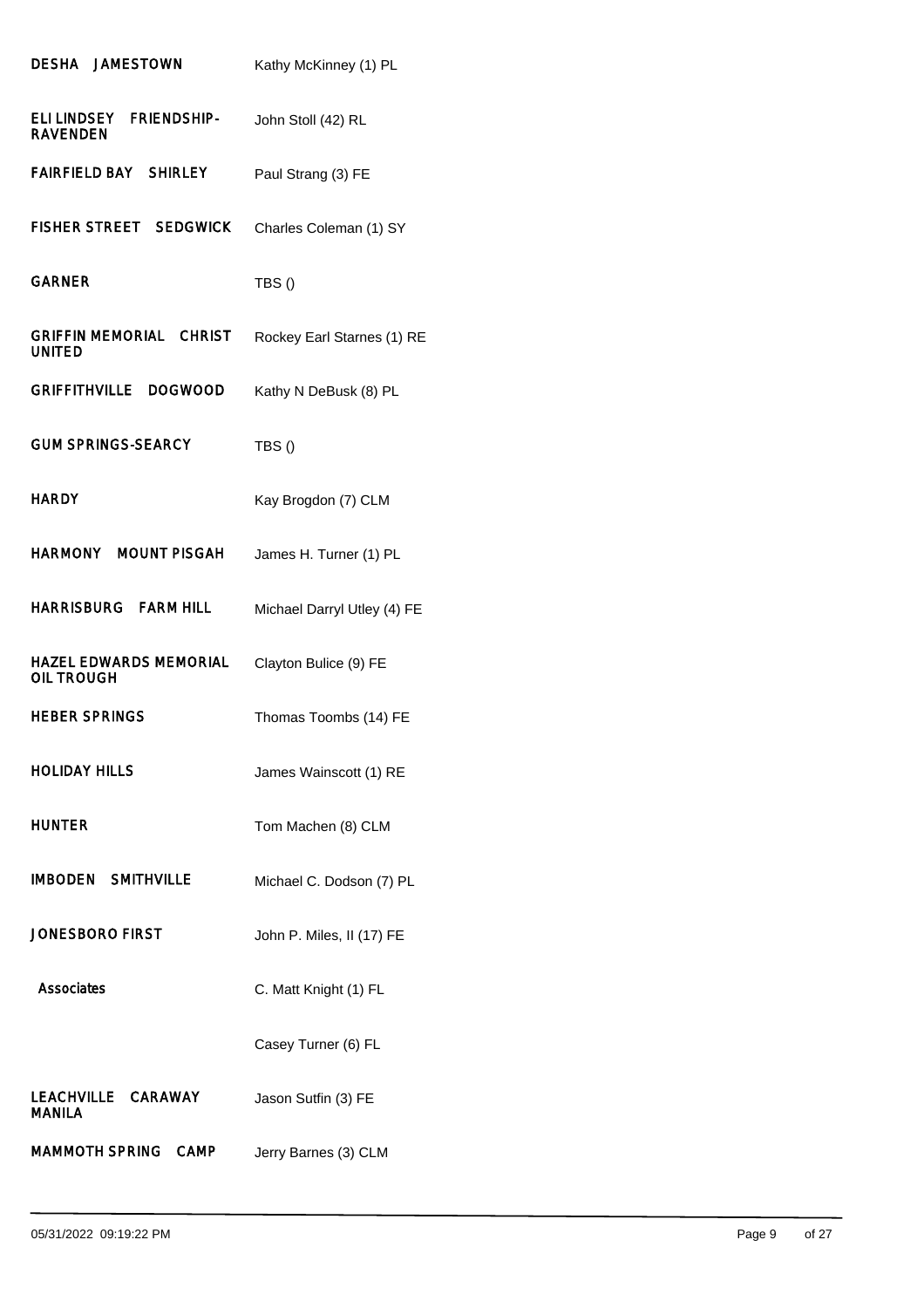| <b>MARKED TREE TRUMANN</b><br><b>LEPANTO</b>             | Sarah Ellzey (1) FL           |
|----------------------------------------------------------|-------------------------------|
| MARMADUKE                                                | Everett Herman Blakely (5) RL |
| <b>MAYNARD</b>                                           | Willie Earl Frazier (5) CLM   |
| MELBOURNE GUION                                          | William Grothe (9) RL         |
| MONETTE LAKE CITY                                        | Nancy M. Rainwater (2) RA     |
| <b>MOOREFIELD</b>                                        | LaVon Long (9) RL             |
| MOUNT CARMEL-JONESBORO                                   | Robert Hager (2) RE           |
| MOUNT PLEASANT-QUITMAN                                   | TBS()                         |
| <b>MOUNTAIN HOME FIRST</b>                               | Daniel Thueson (2) FE         |
| <b>MOUNTAIN VIEW SAINT</b><br><b>JAMES-MOUNTAIN VIEW</b> | John Franklin Michael (1) FE  |
| <b>NEWPORT FIRST</b>                                     | Kelly Giese (2) OE            |
| <b>OAK GROVE-SEARCY</b>                                  | Stephen Ellis Waggoner (9) FE |
| OAK RIDGE                                                | TBS()                         |
| <b>OSCEOLA JOINER</b>                                    | Ryan Spurlock (1) PE          |
| <b>OXFORD</b>                                            | Bobby Coleman (23) OF         |
| <b>PANGBURN</b>                                          | Fleming O.D. Turner (10) RE   |
| <b>PARAGOULD FIRST</b>                                   | William Dane Womack (4) FE    |
| Associate                                                | Chase Hunter Burns (4) FE     |
| <b>PIGGOTT</b>                                           | Clifford M Cole (3) CLM       |
| <b>PINE LOG</b>                                          | TBS()                         |
| <b>PLEASANT GROVE-</b><br><b>JONESBORO</b>               | Jimmie Stillwell (7) RL       |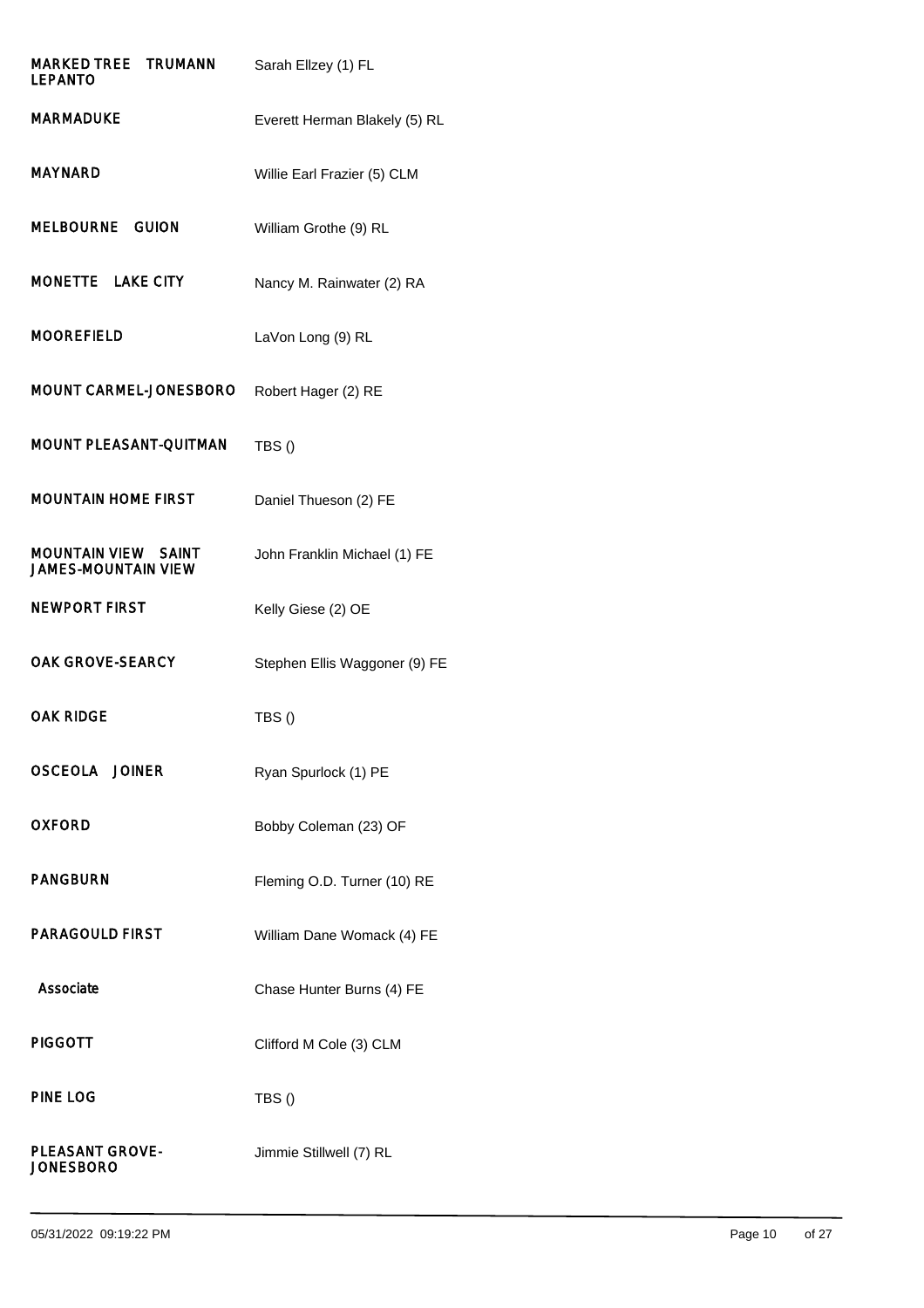| <b>POCAHONTAS</b>                               | Patricia Bodenhamer (4) FE        |
|-------------------------------------------------|-----------------------------------|
| POWELL'S CHAPEL                                 | TBS()                             |
| <b>QUITMAN</b>                                  | TBS()                             |
| <b>RAVENDEN</b><br>RAVENDEN<br><b>SPRINGS</b>   | Danny Roark (24) CLM              |
| <b>RECTOR</b>                                   | Jacob Steven Lynn (5) FE          |
| ROCK SPRINGS RAMER'S<br><b>CHAPEL MARS HILL</b> | Howard Mark Trout (4) PL          |
| <b>ROSE BUD</b>                                 | Alicia I. Finch-McCastlain (1) PL |
| SAINT PAUL-JONESBORO<br>SHILOH-JONESBORO        | Billy Vanderbilt (3) FL           |
| SAINT PAUL-SEARCY                               | Clefton Samuel Vaughan (3) FE     |
| SALEM HORSESHOE BEND<br><b>VIOLA</b>            | Kenneth R. Anderson (4) RL        |
| <b>SEARCY FIRST</b>                             | Jeffery L. Jackson (3) FE         |
| Associate                                       | Jesse C James, III (4) PE         |
| SHILOH-PARAGOULD<br><b>PRUETT'S CHAPEL</b>      | Jerry Pentecost (3) FL            |
| <b>SIDNEY</b>                                   | TBS()                             |
|                                                 |                                   |
| <b>SOUTHSIDE</b>                                | Lester Glenn Pettus (1) RE        |
| STONEY POINT FLOYD                              | Robert Mark Quick (25) PL         |
| <b>TUCKERMAN SWIFTON</b>                        | John J Noggle (3) FL              |
| UMSTED MEMORIAL EMORY<br><b>CHAPEL</b>          | Tonya Hancock (5) PL              |
| <b>WALNUT RIDGE HOXIE</b>                       | Jeremy Hopper (1) FL              |
| <b>WARREN'S CHAPEL</b>                          | Everett Isom (2) RE               |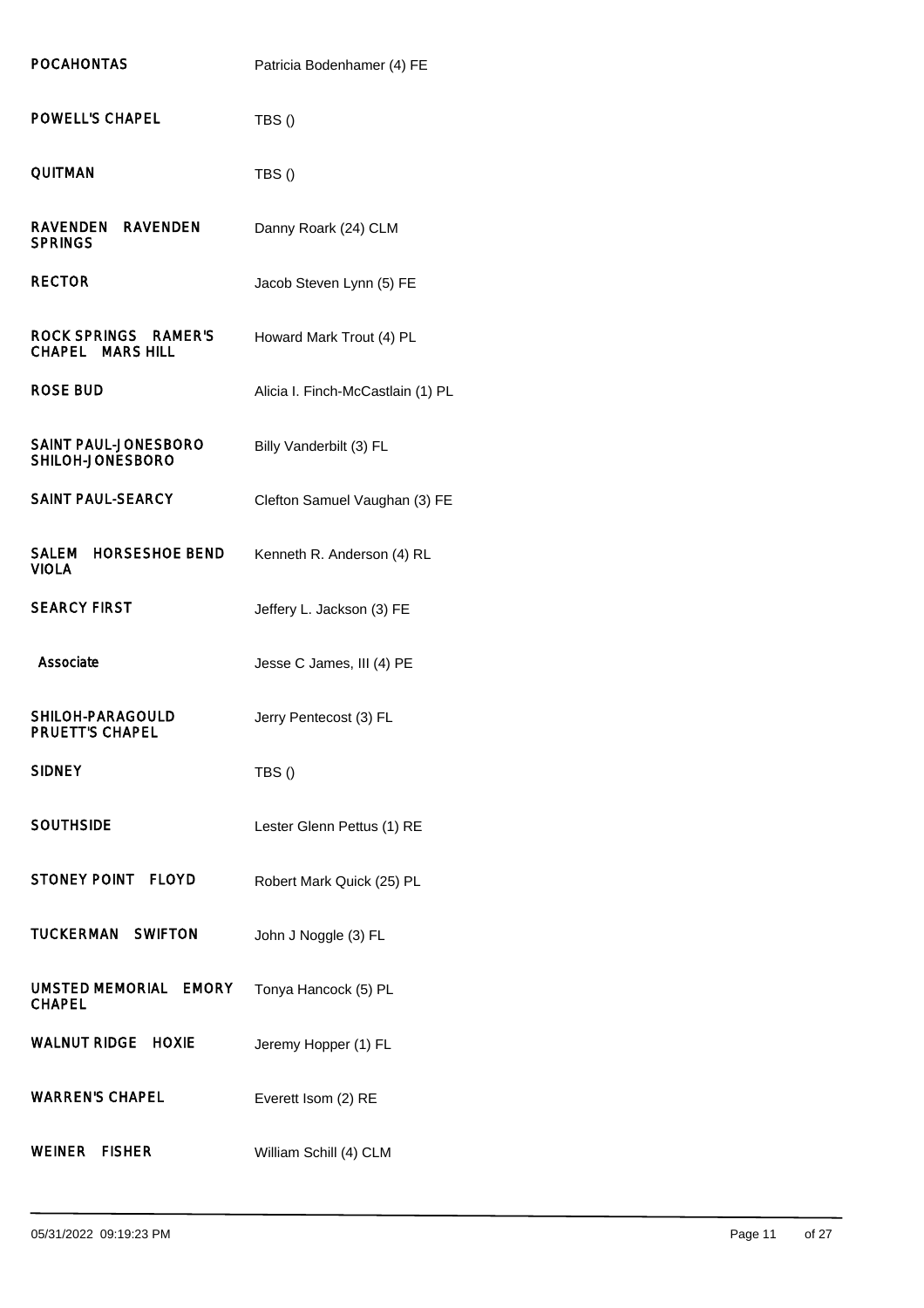| <b>WESLEY-COTTER</b>                                | James Jimmie F Snow (8) RL             |  |
|-----------------------------------------------------|----------------------------------------|--|
| WHITEHALL FAKES CHAPEL                              | Ken Blanton (1) SY                     |  |
| <b>WILD CHERRY</b>                                  | Marty Sanders (17) CLM                 |  |
| <b>WRIGHT'S CHAPEL</b>                              | John Hiegel (3) RL                     |  |
| Appointed in Other Annual Conference (331.8, 346.1) |                                        |  |
| Indiana Conference                                  | David Carl Eaton (3) FE                |  |
|                                                     | <b>Extension Ministries (344.1a,c)</b> |  |
| <b>WESLEY FOUNDATION - ASU</b>                      | Dennis Ellzey (3) FL                   |  |
|                                                     | Family Leave (353.2b)                  |  |
| <b>FAMILY LEAVE</b>                                 | Millie Diane Wimberley (2) FE          |  |
|                                                     | <b>Leave of Absence</b>                |  |
| PERSONAL LEAVE                                      | Shawn Gustin (4) PE                    |  |
|                                                     | <b>Medical Leave (356)</b>             |  |
| <b>MEDICAL LEAVE</b>                                | Robert Daniel Partlow (3) FE           |  |
|                                                     | <b>Northwest District</b>              |  |

| <b>District Superintendent</b> | Blake Russell Bradford (2) FE |
|--------------------------------|-------------------------------|
| <b>ALMA KIBLER</b>             | Dale Richardson (3) FL        |
| ALPENA SHILOH-DRY FORK         | Jerry Michael Bishop (1) PL   |
| ALTUS GRENADES CHAPEL          | Regena Marie Mason (6) PL     |
| ARKANSAS KOREAN MISSION        | Hyeong Kwon Jung (2) PE       |
| ATKINS BELL'S CHAPEL           | Michael Blanchard (1) RE      |
| <b>BELLA VISTA FIRST</b>       | Ronald Hayes (1) FL           |
| <b>BELLEFONTE VALLEY VIEW</b>  | Susan Kramer (7) PL           |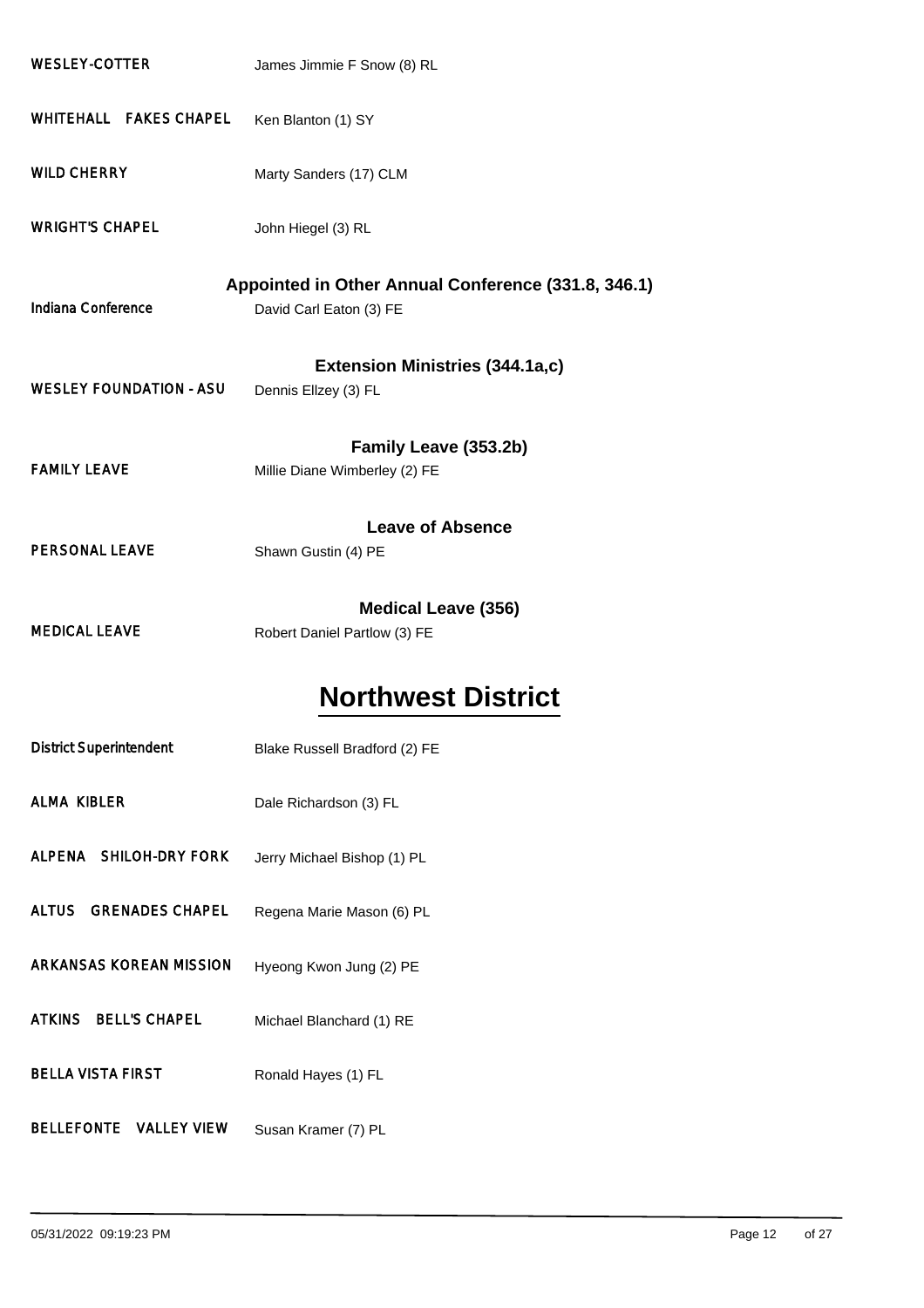| <b>BENTONVILLE FIRST</b>                              | Michelle Morris (2) FE       |
|-------------------------------------------------------|------------------------------|
| <b>BERRYVILLE</b>                                     | David E. Baker (2) RE        |
| <b>BLAND CHAPEL</b>                                   | Brian Youngs (5) PL          |
| BOONEVILLE WASHBURN                                   | Lyn Poplin (1) FE            |
| <b>BRIGGSVILLE</b>                                    | Susan M. Pate Fisher (8) CLM |
| <b>BRIGHTWATER</b>                                    | James Mark Lasater (3) RE    |
| <b>BULL SHOALS YELLVILLE</b>                          | Charles B. Beevers (6) RL    |
| <b>CECIL VESTA</b>                                    | Paul E Seay, Sr (1) RA       |
| <b>CEDAR GROVE-YELLVILLE</b><br><b>PLEASANT RIDGE</b> | Keith Fink (3) RO            |
| <b>CENTRAL-FAYETTEVILLE</b>                           | Carness Vaughan (2) FE       |
| <b>Associates</b>                                     | Jody Lynn Farrell (10) FL    |
|                                                       | Gregory Gibson (8) FL        |
|                                                       | Steven K. Pulliam (21) FE    |
|                                                       | Daniel E. Rupp (3) FL        |
| CENTRAL-LINCOLN MORROW                                | Rachel Krest (5) PL          |
| <b>CENTRAL-ROGERS</b>                                 | Robert Holifield (2) FE      |
| Associate                                             | Matthew H. Johnson (5) FE    |
| Deacon                                                | Dawn Spragg (5) FD           |
| <b>CHARLESTON</b>                                     | Claire M Caldwell (2) FE     |
| <b>CHICKALAH</b>                                      | James A. Benfer (6) FE       |
| <b>CITY HEIGHTS</b>                                   | Sandra DeFatta (5) PL        |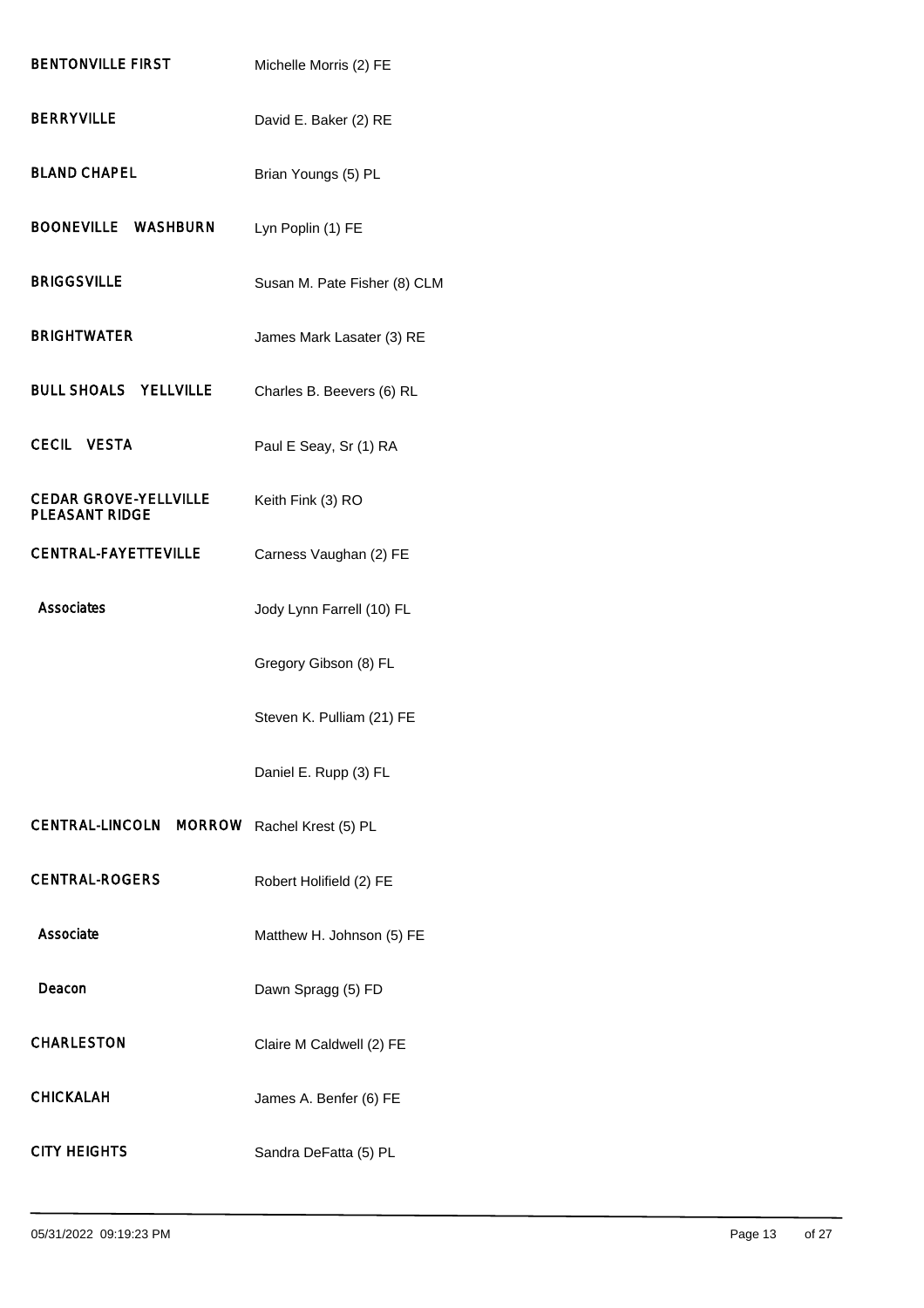| <b>COLES CHAPEL BRANCH</b>                           | Joan Frost (1) OR               |
|------------------------------------------------------|---------------------------------|
| <b>TRINITY-DANVILLE</b><br>DANVILLE<br><b>HAVANA</b> | Thomas Sullinger (9) FE         |
| DARDANELLE FIRST LIBERTY<br><b>HALL</b>              | James A. Benfer (14) FE         |
| Associate                                            | Vitalino Mendez (10) PL         |
| DIAMOND CITY SAINT<br><b>PAUL'S-HARRISON</b>         | Steve Cook (1) RE               |
| DOVER SAINT PAUL-GRAVEL<br>HILL.                     | Heather Sprinkle (3) PL         |
| <b>ELKINS</b>                                        | Atticus Trinity O'Brien (2) PL  |
| <b>ELM SPRINGS</b>                                   | Jennifer McCain Williams (3) FE |
| Deacon                                               | Lindsey Nicole Russell (2) PD   |
| EUREKA SPRINGS                                       | Blake A. Lasater (8) FE         |
| EVERTON BERGMAN                                      | Debbie Fink (6) CLM             |
| <b>FAITH-FORT SMITH</b>                              | Donna Lynn Ward (1) OE          |
| <b>FARMINGTON</b>                                    | AnnaMary Lankford (1) PE        |
| <b>FORT SMITH FIRST</b>                              | William O. Reeves (8) FE        |
| Associate                                            | Davida Autry (2) FE             |
| Deacon                                               | Janice Sudbrink (8) FD          |
| <b>GENTRY</b>                                        | Kenneth Sanders (2) PL          |
| <b>GODDARD</b>                                       | Charles H Green (1) FE          |
| <b>GOSHEN</b>                                        | Rex Alan Dickey (2) FE          |
| <b>GRACE-ROGERS</b>                                  | Scott Stephen Jacobsen (3) PL   |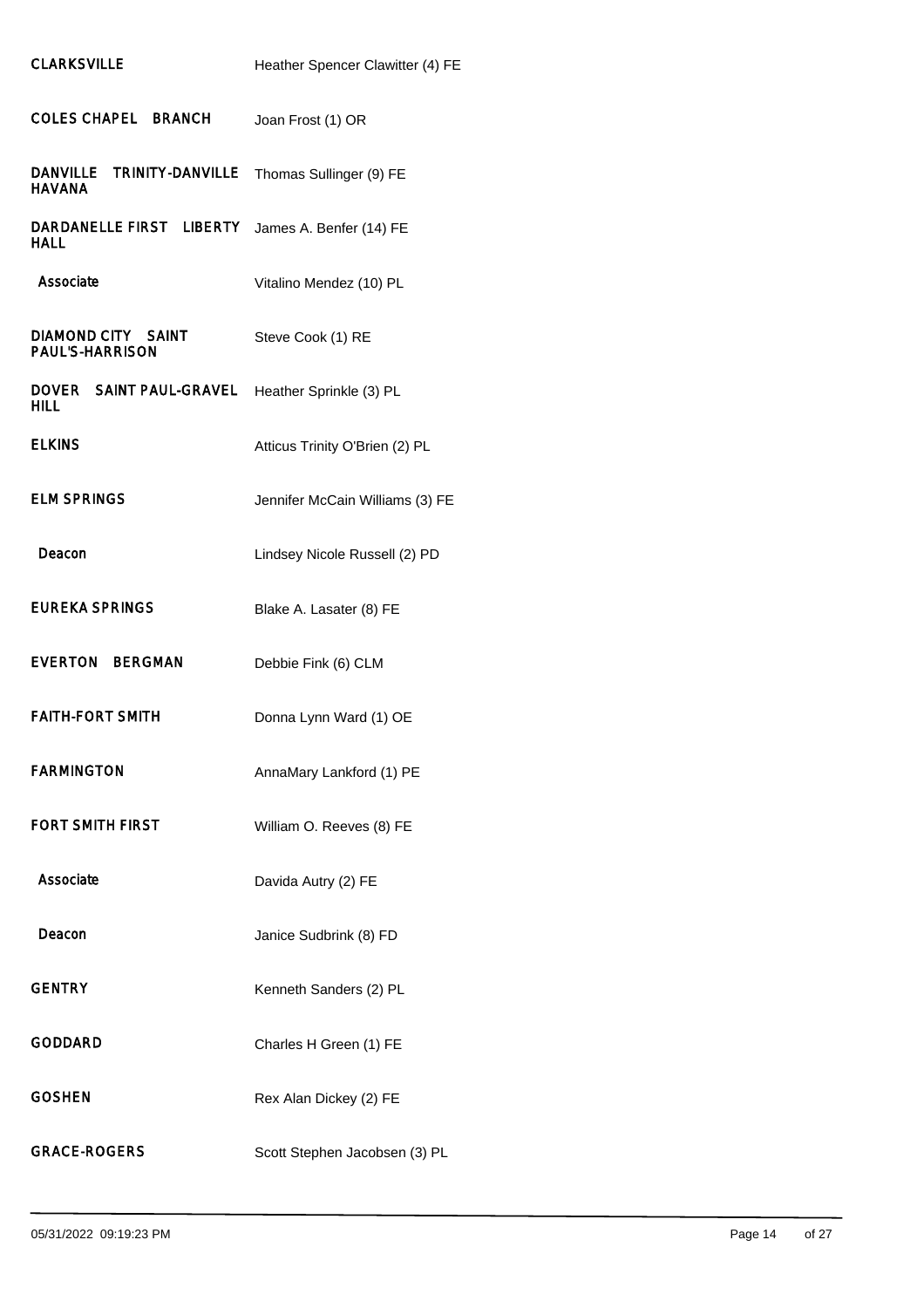| <b>GRAVELLY BLUFFTON</b>                         | Joy Carmean (17) CLM              |
|--------------------------------------------------|-----------------------------------|
| <b>GRAVETTE DECATUR</b>                          | Tylar Wayne Lee (1) PL            |
| <b>GREEN FOREST</b>                              | Michael Bolin (5) FE              |
| <b>GREENWOOD</b>                                 | John Embrey (7) FE                |
| <b>HACKETT</b>                                   | David Bassham (3) CLM             |
| <b>HARMON</b>                                    | J. Michael Callahan (15) RL       |
| <b>HARRISON FIRST</b>                            | Roger Allen Crum (3) FE           |
| HARTFORD MIDLAND                                 | Jason Chick (3) CLM               |
| <b>HARTMAN</b>                                   | Gina Hamlin (7) PL                |
| HATFIELD<br><b>MOUNTAIN VIEW-</b><br><b>MENA</b> | Bryan Richardson (9) PL           |
| <b>HAYS CHAPEL</b>                               | Paul Marshall (7) PL              |
| <b>HERITAGE</b>                                  | James Wesley Hilliard (22) FE     |
| Associates                                       | William James (5) PL              |
|                                                  |                                   |
|                                                  | Eric Marsh (1) PL                 |
| HIGHLANDS                                        | Robert Blackwell Cloninger (5) FE |
| HUNTSVILLE PRESLEY<br><b>CHAPEL</b>              | Ryan Bachuss (2) PE               |
| JASPER                                           | Byron Wesley Mann (6) RL          |
| LAMAR MOUNT OLIVE-<br><b>CLARKSVILLE</b>         | Patrick Shannon Brown (4) PL      |
| LESLIE MARSHALL                                  | Rollie Thomas Mullins (1) FL      |
| <b>LIVING WATERS AT</b><br><b>CENTERTON</b>      | Andrew Smith (2) PL               |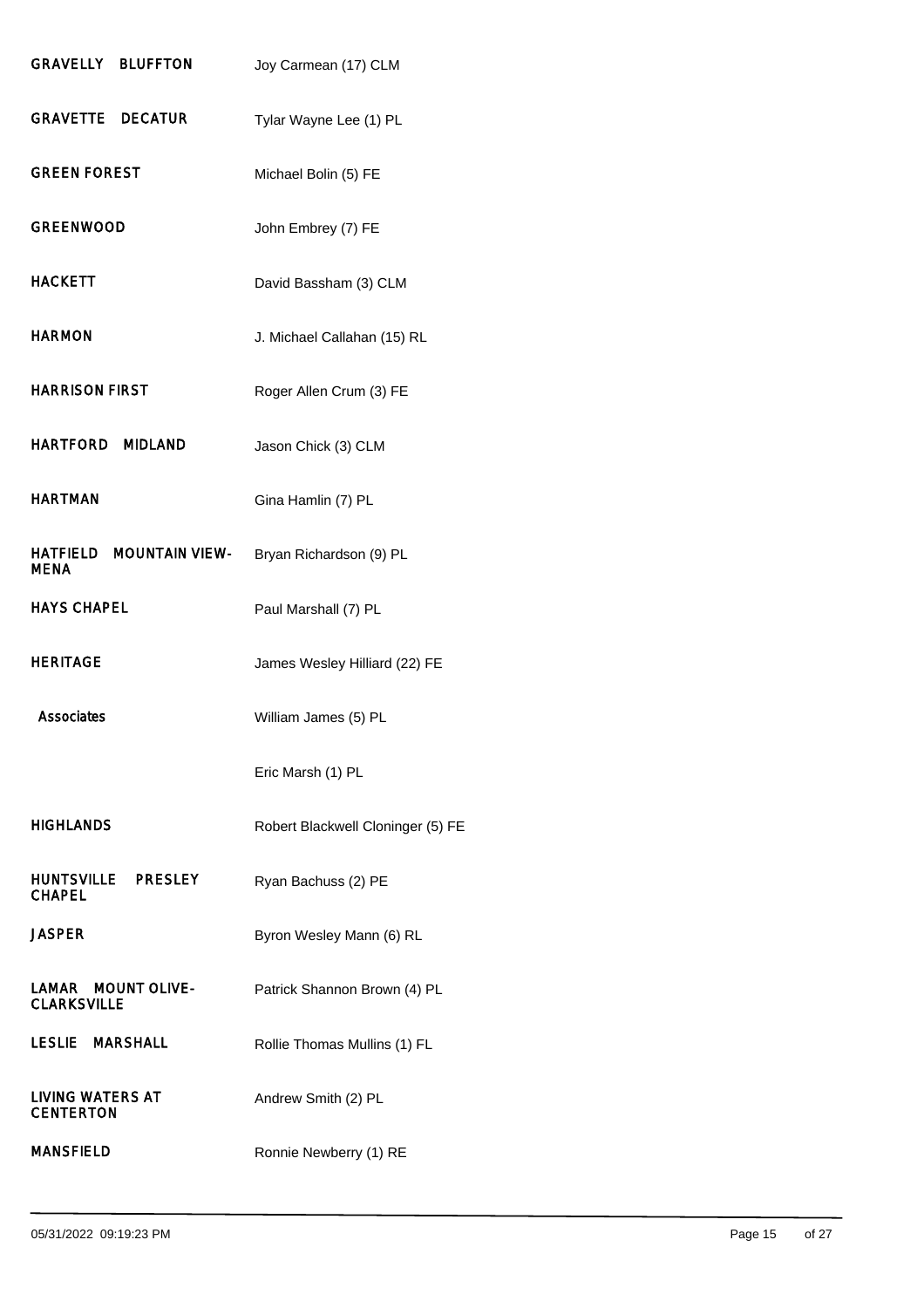| <b>MENA FIRST</b>                                 | John Scott Stewart (3) FE     |
|---------------------------------------------------|-------------------------------|
| <b>MIDLAND HEIGHTS</b>                            | Daniel Lane Williams (7) PL   |
| <b>MISSION</b>                                    | LaToya Shepherd (2) PL        |
| MULBERRY DYER                                     | Samuel Guy Wilcox (2) PL      |
| NEW HOPE-VAN BUREN                                | Lynn David Strang (5) RL      |
| <b>NEWBERRY CHAPEL</b>                            | Robert M. Jeffery (3) RL      |
| <b>OAKLEY CHAPEL</b>                              | Michael Andrew Smith (1) FE   |
| <b>OLA PLAINVIEW</b>                              | Lonnie M. Landers, Sr. (4) RL |
| <b>OZARK</b>                                      | John Bradley Elrod (3) FE     |
| <b>PARIS MAGAZINE</b><br><b>WAVELAND</b>          | Judy Hall (4) FE              |
| <b>PEA RIDGE</b>                                  | Jerome Dane Grotts (3) PL     |
| <b>POTTSVILLE</b>                                 | Beth Latham (4) PL            |
| <b>PRAIRIE GROVE FIRST</b>                        | Carl D. Palmer (3) FE         |
| <b>Diaconal Minister</b>                          | Denise E. Palmer (2) DM       |
| PRAIRIE VIEW<br><b>PIONEER</b><br><b>MEMORIAL</b> | Aaron Madden (7) PL           |
| <b>ROGERS FIRST</b>                               | James Clark Kjorlaug (3) FE   |
| Deacon                                            | Brenda Dianne Wideman (1) RD  |
| <b>RUSSELLVILLE FIRST</b>                         | Ruben Anthony Griffin (5) FE  |
| Associate                                         | Sarah Rachel Lowenberg (5) OE |
| Deacon                                            | Cynthia Ann Bright (4) FD     |
| SAINT JAMES-FAYETTEVILLE                          | TBS()                         |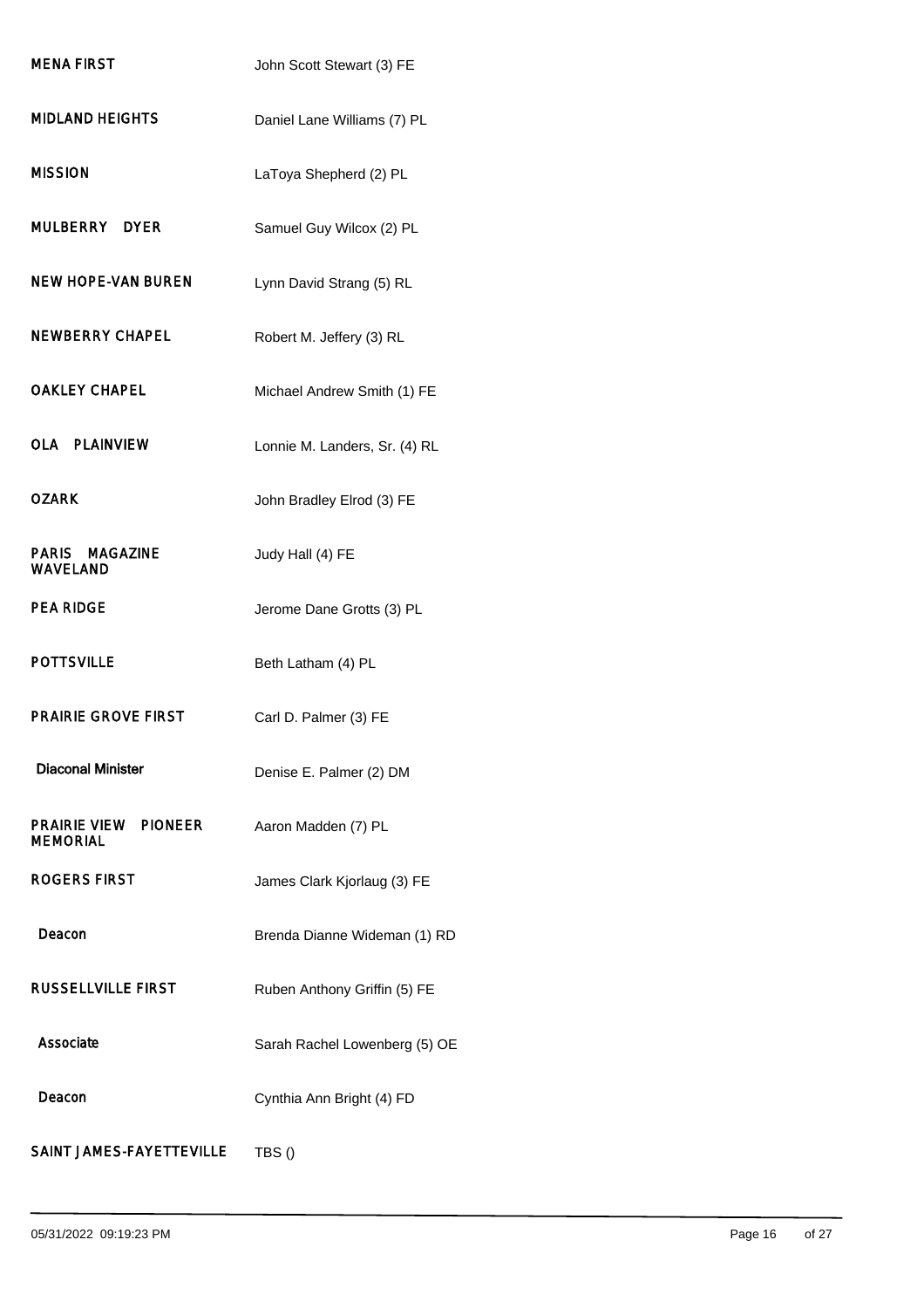| SAINT PAUL-FORT SMITH                            | Steven M. Poarch (15) FE                                                       |
|--------------------------------------------------|--------------------------------------------------------------------------------|
| Deacon                                           | Mark L. Waynick (2) RD                                                         |
| <b>SEQUOYAH</b>                                  | Sara Cole Pair (13) FE                                                         |
| <b>SILOAM SPRINGS FIRST</b>                      | Gary Clark Atkins, Jr. (6) FE                                                  |
| <b>SPRINGDALE FIRST</b>                          | Andrew C. Thompson (8) FE                                                      |
| <b>Associates</b>                                | Jennifer Ryerson (6) FL                                                        |
|                                                  | Rob Williams (13) FL                                                           |
| THE VINE OF NWA                                  | Todd Martin Lovell (3) FE                                                      |
| TRINITY-FAYETTEVILLE                             | Terry M. Gosnell (3) FE                                                        |
| <b>VIETNAMESE-FORT SMITH</b>                     | TBS()                                                                          |
| <b>VIETNAMESE-VAN BUREN</b>                      | Daniel Joseph Nguyen (15) OF                                                   |
| <b>VINEY GROVE</b>                               | Charles Dewitt Harper (1) FE                                                   |
| <b>PARKS</b><br>WALDRON<br><b>BIRDSVIEW</b>      | Roger Rice (4) PL                                                              |
| Associate                                        | Patricia Diane Miller (4) RL                                                   |
| <b>WEDINGTON</b>                                 | Joseph W. Hall (18) PL                                                         |
| <b>WESLEY-FORT SMITH</b><br><b>CAVANAUGH</b>     | Jana Dawn Green (1) FE                                                         |
| <b>WESLEY-RUSSELLVILLE</b>                       | Michael Alan Lowenberg (5) OE                                                  |
| <b>WINSLOW</b>                                   | Lynn David Strang (1) RL                                                       |
| <b>ADMINISTRATIVE LOCATION</b>                   | <b>Administrative Location (359)</b><br>Larry D. Ott (5) AL                    |
| <b>BALTIMORE-WASHINGTON</b><br><b>CONFERENCE</b> | Appointed in Other Annual Conference (331.8, 346.1)<br>Andrea' Cummings (1) FE |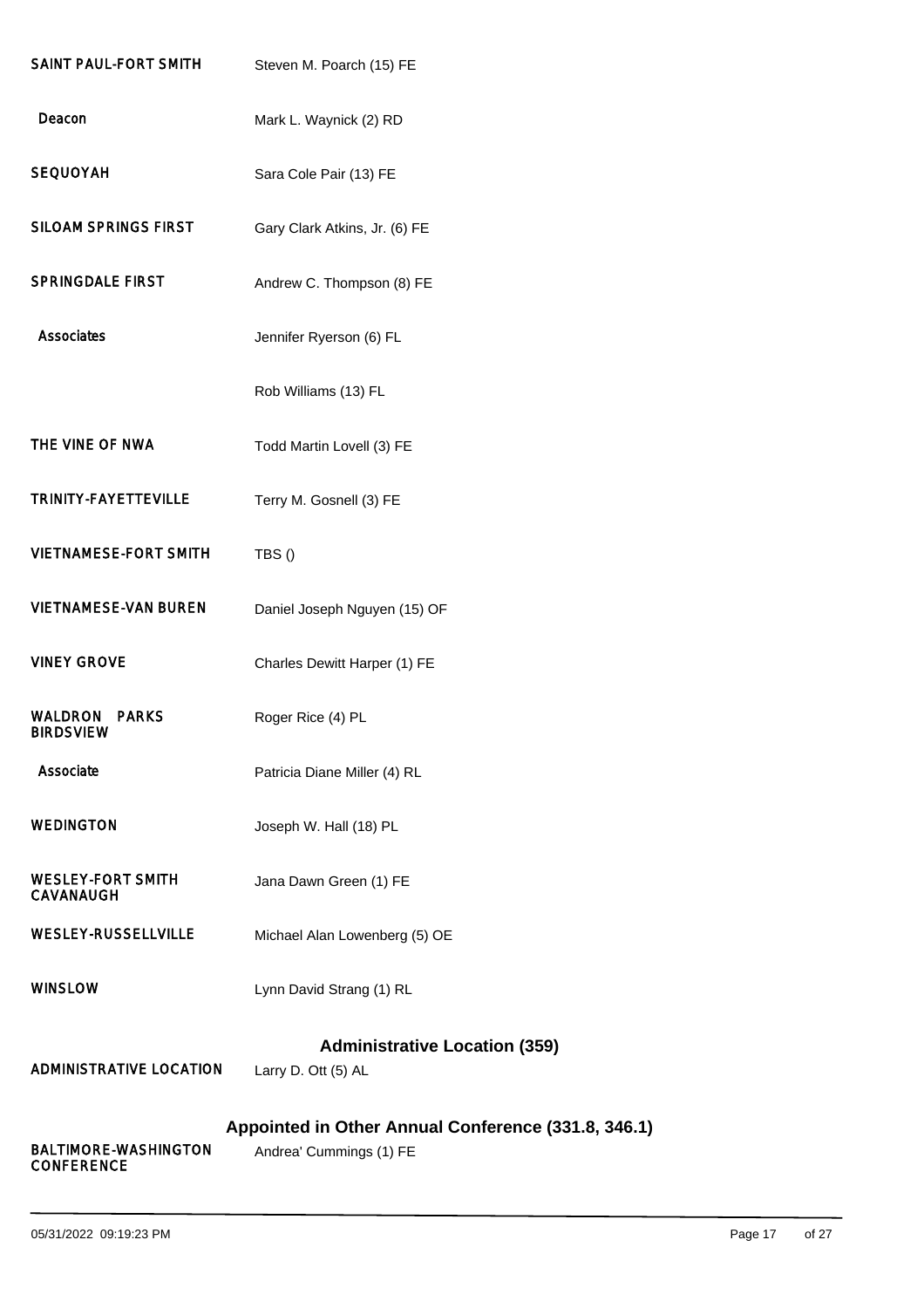| <b>CENTRAL TEXAS</b><br><b>CONFERENCE</b>              | Mary Jan Davis (2) FE                                |
|--------------------------------------------------------|------------------------------------------------------|
| <b>GREAT PLAINS CONFERENCE</b>                         | Eric Meyer (3) FE                                    |
|                                                        | Deacon Appointments Beyond the Local Church (331.1a) |
| <b>GOOD SAMARITAN CLINIC</b>                           | Janice Sudbrink (2) FD                               |
| <b>NWA FOOD BANK MOBILE</b><br><b>SERVICES</b>         | Lindsey Nicole Russell (2) PD                        |
| THE TEEN ACTION AND<br><b>SUPPORT CENTER</b>           | Dawn Spragg (5) FD                                   |
|                                                        | <b>Extension Ministries (344.1a,c)</b>               |
| <b>WESLEY FOUNDATION - ATU</b>                         | John David Palmer (8) FE                             |
|                                                        | <b>Extension Ministries (344.1b)</b>                 |
| <b>CIRCLE OF LIFE HOSPICE</b>                          | Charles Dewitt Harper (1) FE                         |
| <b>COBB-VANTRESS</b>                                   | Rex Alan Dickey (6) FE                               |
| <b>US AIR FORCE NATIONAL</b><br><b>GUARD</b>           | Shane D Pair (2) FE                                  |
|                                                        | <b>Leave of Absence</b>                              |
| <b>PERSONAL LEAVE</b>                                  | Heath R Bradley (2) FE                               |
|                                                        | Mark Cloninger (1) FE                                |
|                                                        | <b>Medical Leave (356)</b>                           |
| <b>MEDICAL LEAVE</b>                                   |                                                      |
|                                                        | Andrea E Allen (9) FE                                |
|                                                        | Helena Cathy Caudle (2) FD                           |
|                                                        | <b>Southeast District</b>                            |
| <b>District Superintendent</b>                         | Edna Mae Morgan (2) RE                               |
| <b>ALMYRA</b><br><b>HUNTER'S CHAPEL-</b><br><b>ROE</b> | Janet Parrish (4) CLM                                |
| <b>ALTHEIMER</b>                                       | Lance Hickerson (5) OF                               |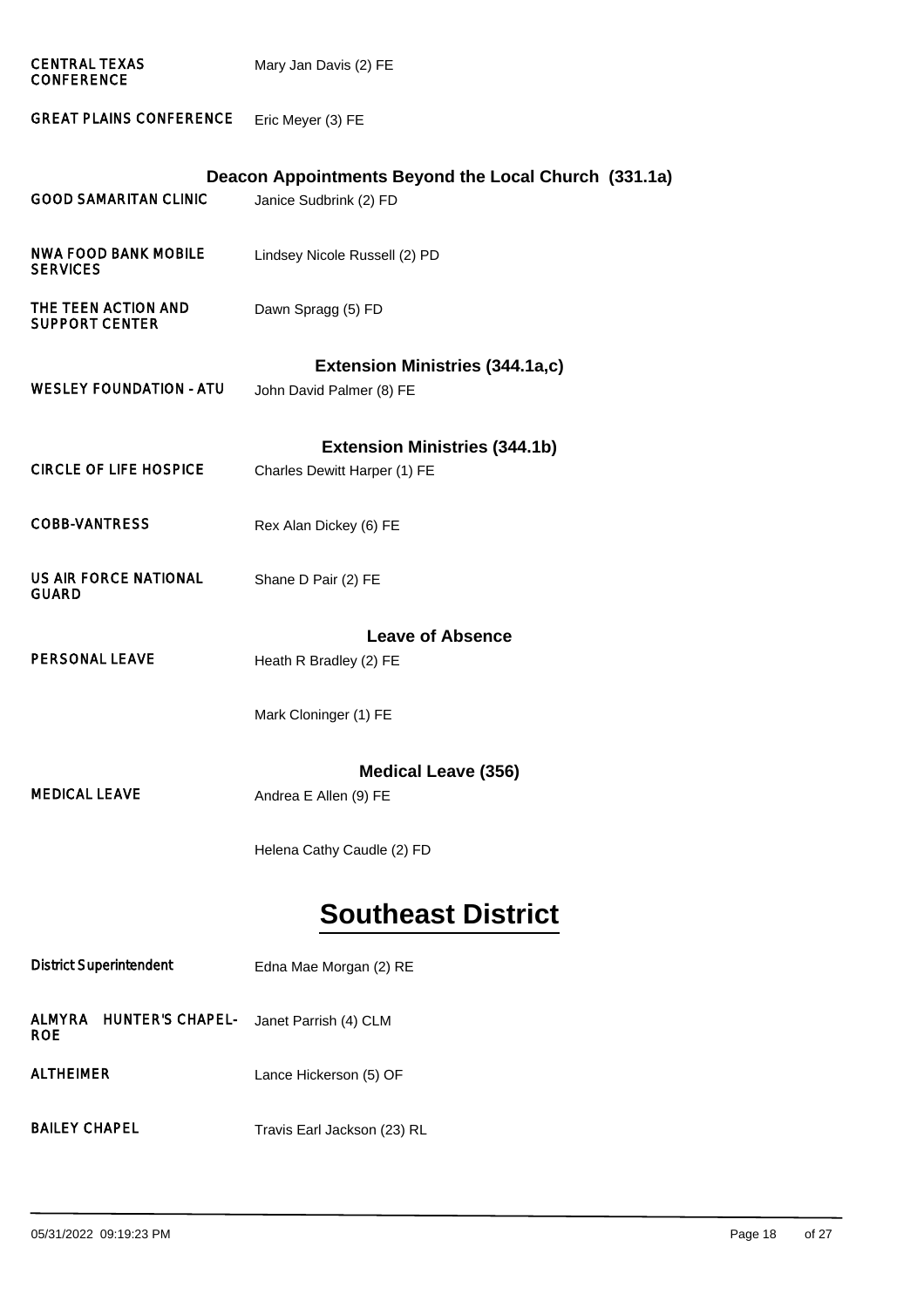| <b>BAYOU METO</b>                        | Nan Nelson (4) RE              |
|------------------------------------------|--------------------------------|
| <b>BETHEL CENTER GROVE</b>               | Willis Winn Findley (8) CLM    |
| BRINKLEY BRASFIELD                       | Ted Edmondson (6) OF           |
| CHERRY VALLEY CENTRAL                    | TBS()                          |
| <b>CLARENDON HOLLY GROVE</b>             | TBS()                          |
| <b>CROSSETT</b>                          | Matthew I. Daniels (3) FE      |
| DERMOTT WILMOT<br><b>WALLER'S CHAPEL</b> | James Faulk (3) CLM            |
| DEWITT ST. CHARLES                       | Reginald Russell (3) FE        |
| <b>DUMAS TILLAR</b>                      | Tandy Curtis Hanson (13) FE    |
| <b>EARLE PARKIN</b>                      | Johnny Jenkins (2) CLM         |
| <b>EBENEZER-TULL</b>                     | Randy Dale Reed (7) PL         |
| <b>EXTRA</b>                             | TBS()                          |
| <b>FORREST CITY FIRST</b>                | J. Beth Perdue (1) FE          |
| <b>FOUNTAIN HILL ZION</b>                | Jim Bailey (5) CLM             |
| <b>GILLETT</b>                           | Deanna L. McCormack (3) FE     |
| <b>GOOD FAITH CARR</b>                   | Leon Jones (4) OF              |
| <b>GOOD HOPE</b>                         | Timothy V. McClellan (2) CLM   |
| <b>GRADY TRINITY-STAR CITY</b>           | Roger Milligan (5) CLM         |
| <b>GRAND AVENUE-STUTTGART</b>            | Taylor Loy (3) FE              |
| Deacon                                   | Isaac Sun Ug Choh (2) FD       |
| <b>GREENHILL</b>                         | Edward Kavanaugh Dodson (3) FE |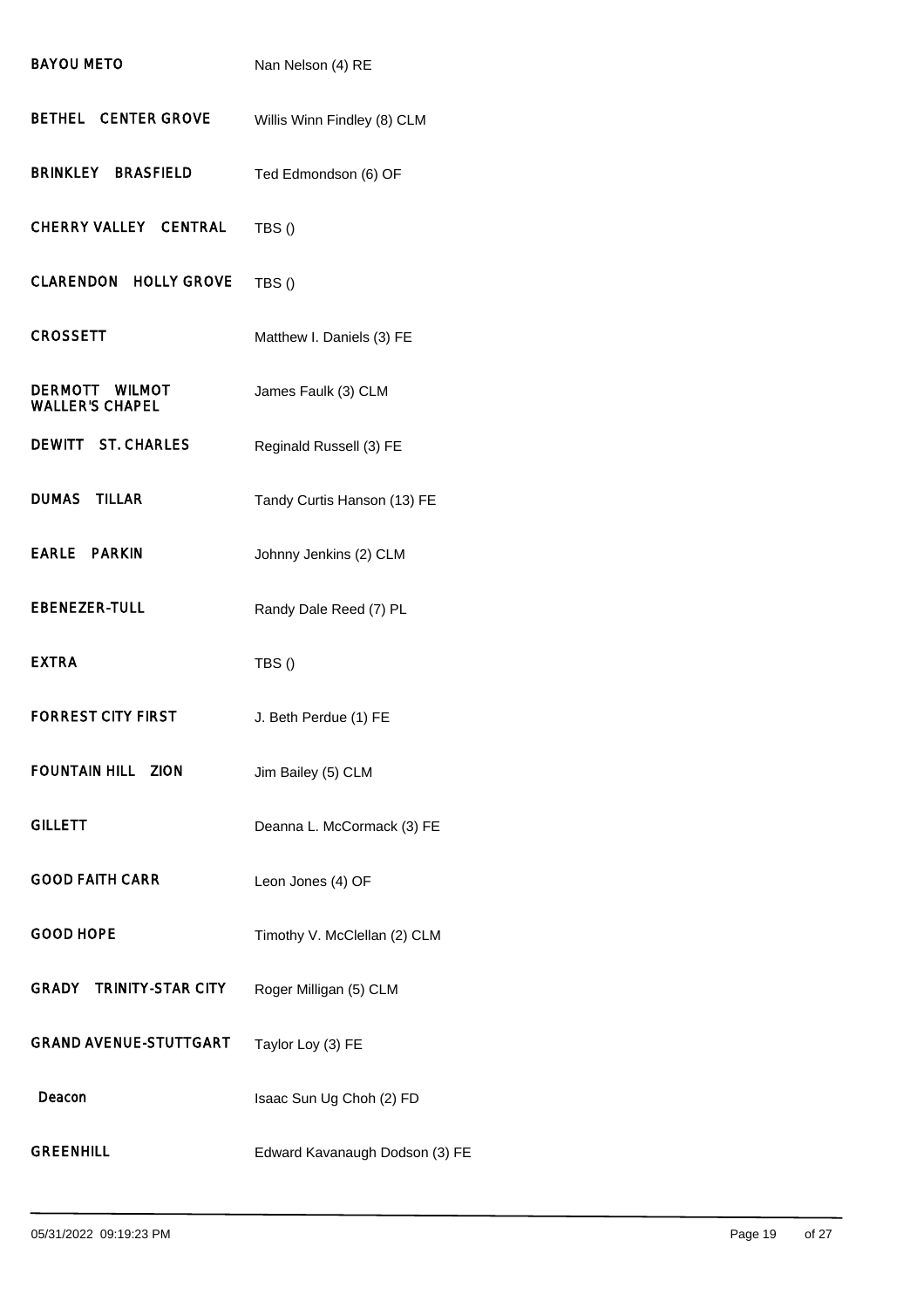### HAMBURG FIRST PORTLAND Toby Austin (3) FL

| <b>HAWLEY MEMORIAL</b><br><b>WESLEY-PB</b> | Larry Gragg (2) PL          |
|--------------------------------------------|-----------------------------|
| <b>HEBRON NEW EDINBURG</b>                 | Justin Childress (3) CLM    |
| <b>HELENA</b>                              | Harry J. Hamner (2) FL      |
| <b>HERMITAGE WAGNON</b>                    | John Hamaker (2) CLM        |
| <b>HICKORY RIDGE TILTON</b>                | Fred Bollinger, Jr. (6) CLM |
| HUGHES MADISON                             | Stacie Grubbs (3) OF        |
| <b>HUMPHREY SHERRILL</b>                   | Sean Treas (2) OF           |
|                                            | Yesenia Zapata (2) PL       |
| KINGSLAND CHAMBERSVILLE                    | TBS()                       |
| <b>KYNETTE</b>                             | Charles Miller (2) RO       |
|                                            |                             |
| <b>LACEY</b>                               | Kay Carpenter (2) PL        |
| <b>LAKESIDE-LAKE VILLAGE</b>               | Henry Andrew Ratliff (5) FE |
| <b>LAKESIDE-PINE BLUFF</b>                 | Judy Wills Rudd (3) FE      |
| LEOLA MOORE'S CHAPEL-<br><b>SHERIDAN</b>   | Robert L. Lyons (5) RE      |
| MARIANNA SALEM BEAR<br><b>CREEK CAMP</b>   | Frankie Glenn Hicks (2) FL  |
| <b>MARION</b>                              | William F. Cato (3) FE      |
| <b>MARTIN'S CHAPEL</b>                     | Tommy Mitchell (2) CLM      |
| MARVELL LEXA                               | Kenneth R. Lee (4) AM       |
| <b>MCELROY</b>                             | TBS()                       |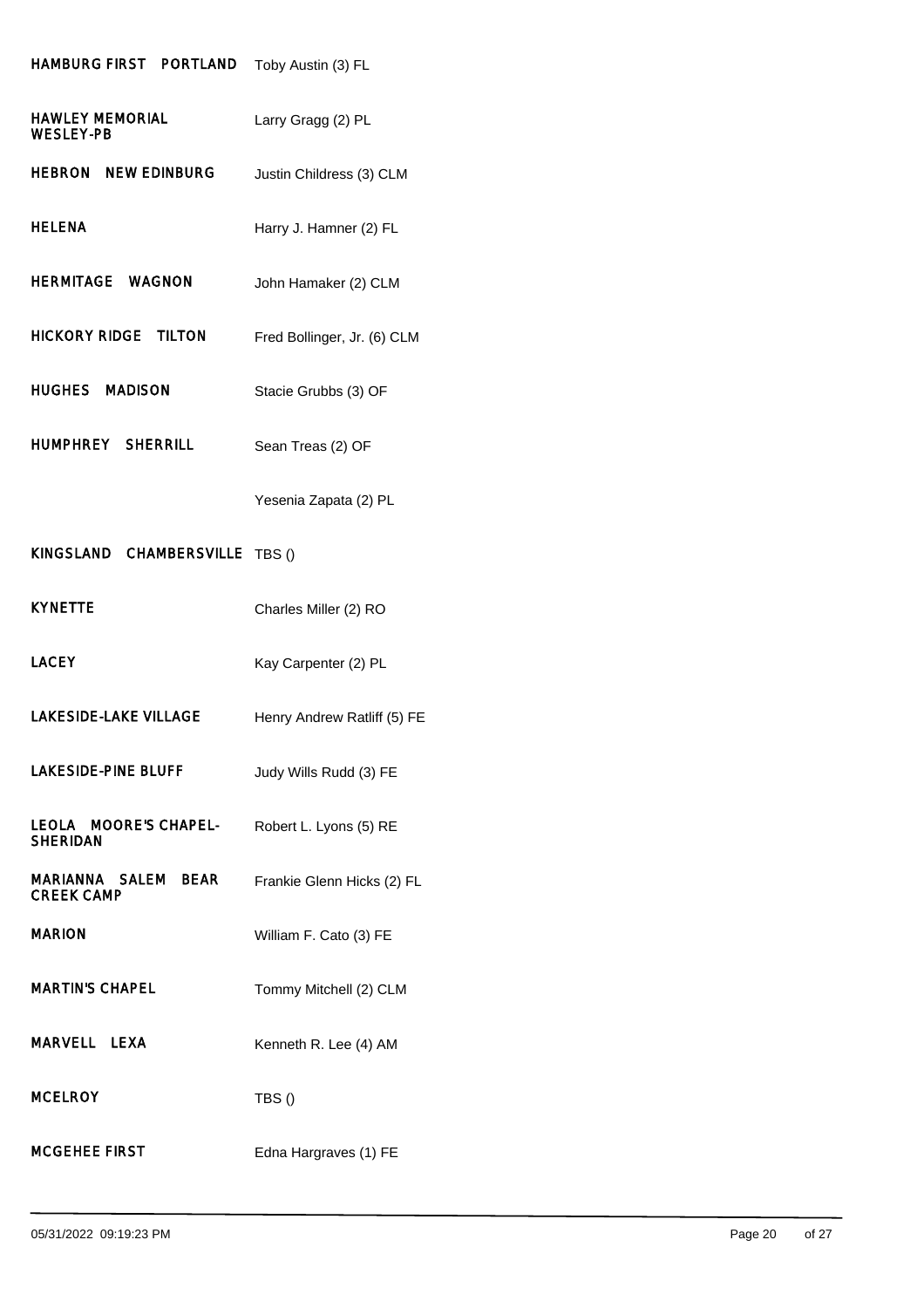| <b>MONTICELLO FIRST</b>                                      | Bryan R. Diffee (3) FE        |
|--------------------------------------------------------------|-------------------------------|
| Associate                                                    | Lori Fallon (6) PL            |
| MONTROSE PARKDALE                                            | Lea Ann Forrest (2) PL        |
| <b>MOUNT OLIVE-FORDYCE</b>                                   | William Galloway (2) CLM      |
| MOUNT OLIVET PROSPERITY<br><b>UNION</b>                      | Boyd F. Savage, Jr. (7) FL    |
| <b>NEW HOPE-SHERIDAN</b>                                     | Jack LaVerne Gilbert (8) CLM  |
| <b>PINE BLUFF FIRST</b>                                      | Carlton N. Cross (3) FE       |
| <b>PLEASANT GROVE-DEWITT</b>                                 | Winston Turner (2) CLM        |
| <b>REDFIELD</b>                                              | Roger E. Glover (5) RE        |
| <b>MOUNT CARMEL</b><br><b>RISON</b><br><b>RISON</b>          | Gordon Mohr (9) FL            |
| <b>ROCK SPRINGS</b>                                          | Marty Reep (3) PL             |
| <b>ROE</b>                                                   | Joe E. Glover (18) RL         |
|                                                              |                               |
| <b>SAINT FRANCIS</b><br><b>BETHEL-NEW</b><br><b>EDINBURG</b> | Jonah Wayne Smith (2) PL      |
| <b>SAINT JAMES-PINE BLUFF</b>                                | Natasha Ja'Shun Murray (3) FE |
| Deacon                                                       | Samantha Meadors (3) FD       |
| SAINT LUKE-PINE BLUFF                                        | Barbara A. Douglas (10) FE    |
| <b>SAINT MARK-PINE BLUFF</b>                                 | Bobby Ray Jones (5) PL        |
| <b>SCRUGGS CHAPEL</b><br><b>LIVINGSTON CHAPEL</b>            | John W. Love (9) RL           |
| <b>SHERIDAN</b>                                              | Todd-Paul R. Taulbee (5) FE   |
| <b>STAR CITY FIRST</b>                                       | Russell Edward Hull (3) FE    |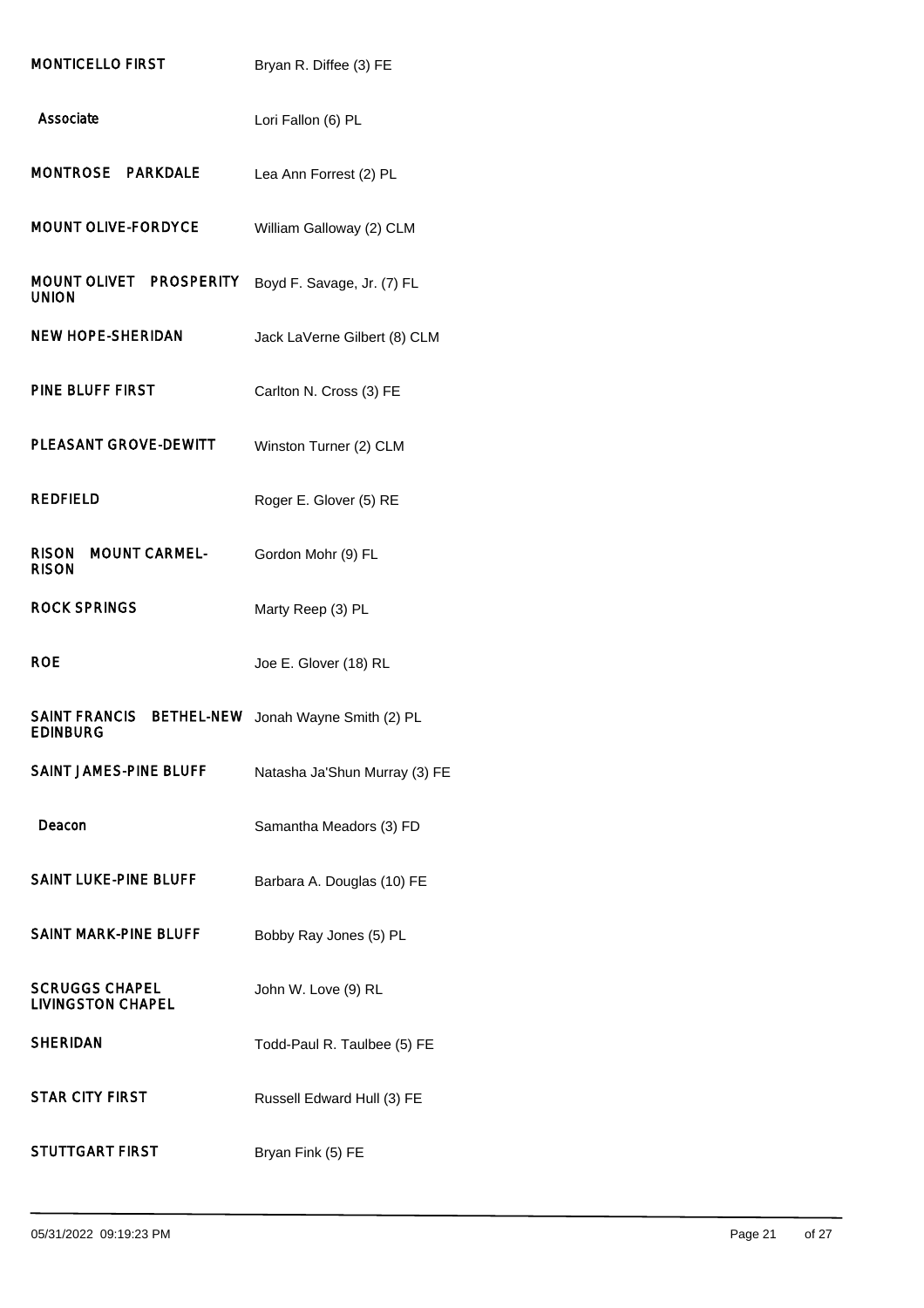| <b>SULPHUR SPRINGS-PINE</b><br><b>BLUFF</b>             | Billy Britt (4) CLM                                  |
|---------------------------------------------------------|------------------------------------------------------|
| <b>TRINITY-WARREN</b>                                   | Wayne Wesson (2) CLM                                 |
| <b>WARREN FIRST</b>                                     | Karl Dixon Platt (1) FE                              |
| WATSON MT. TABOR-<br>MONTICELLO ARKANSAS<br><b>CITY</b> | Walt Lowe (7) CLM                                    |
| WESLEY CHAPEL-BRINKLEY<br><b>TAYLOR CHAPEL</b>          | Andrea Cherry (1) PL                                 |
| <b>WEST HELENA ELAINE</b>                               | Spencer Branch (2) PL                                |
| <b>WEST MEMPHIS FIRST</b>                               | George Edwin Odell (2) FE                            |
| Associate                                               | Carissa Tarkington (3) PL                            |
| <b>WHEATLEY</b>                                         | Beth Taylor (2) SY                                   |
| <b>WHITE HALL</b>                                       | Douglas Phillips (3) FE                              |
| WILMAR MT. PLEASANT-<br>MONTICELLO ANDREW CHPL          | Thomas A. Pevey (3) CLM                              |
| <b>WYNNE</b>                                            | Matthew T. Carter (4) FE                             |
|                                                         | <b>Extension Ministries (344.1d)</b>                 |
| <b>CASA DE DIOS/WAVE OF</b><br><b>PRAYER</b>            | Mary Olson (7) OR                                    |
|                                                         | Deacon Appointments Beyond the Local Church (331.1b) |
| <b>PROJECT TRANSFORMATION</b>                           | Samantha Meadors (1) FD                              |
|                                                         | <b>Extension Ministries (344.1a,c)</b>               |
| <b>WESLEY FOUNDATION - PINE</b><br><b>BLUFF</b>         | Natasha Ja'Shun Murray (6) FE                        |
| <b>WESLEY FOUNDATION - UAM</b>                          | Edward Kavanaugh Dodson (20) FE                      |
|                                                         | <b>Extension Ministries (344.1b)</b>                 |
| <b>US AIR FORCE</b>                                     | Ronald Lewis Feeser, Jr. (16) FE                     |
| <b>US ARMY</b>                                          | Andrew C Kjorlaug (3) FE                             |

# **Southwest District**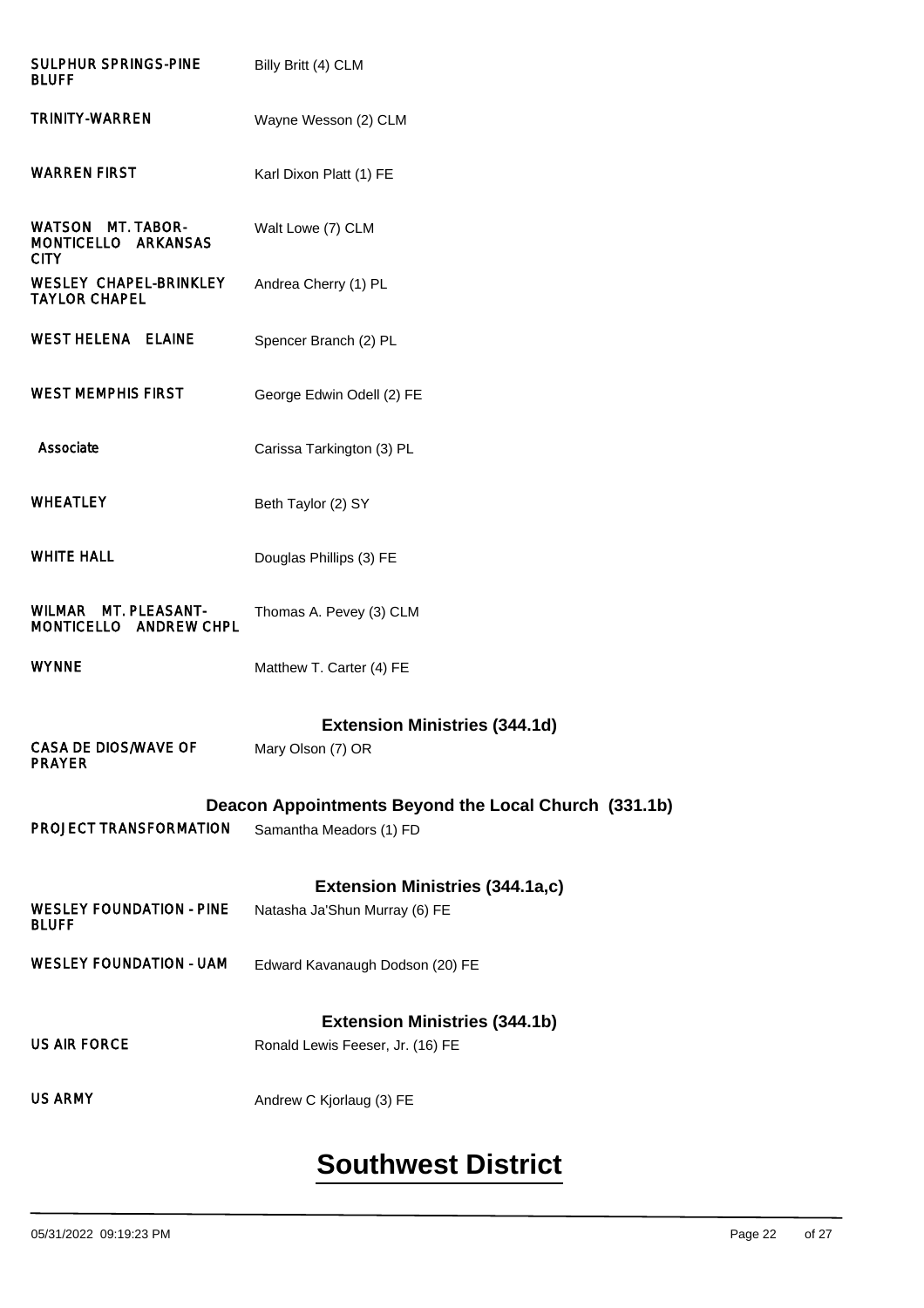| <b>District Superintendent</b>                     | Pauleen Ann Ferris (3) FE     |
|----------------------------------------------------|-------------------------------|
| <b>AMITY</b>                                       | J. David Kassos (3) RE        |
| <b>ARKADELPHIA FIRST</b>                           | Zeke Allen (1) FE             |
| ASBURY-MAGNOLIA MCNEIL                             | David A. Moore (6) FE         |
| <b>RICHMOND</b><br>ASHDOWN<br><b>WADE'S CHAPEL</b> | James H. Cross (5) FE         |
| <b>AVERY'S CHAPEL BRUCE</b><br><b>MEMORIAL</b>     | Willie Joe Miller (2) RL      |
| <b>BEARDEN THORNTON</b>                            | Ronald G. Grigsby (6) PL      |
| <b>BISMARCK</b>                                    | Fred W. Hunter (1) RE         |
| <b>BRADLEY</b>                                     | Olen Gladney Hunt (4) CLM     |
| <b>CAMDEN FIRST</b>                                | Beth Ann Waldrup (5) FE       |
| <b>CHRIST OF THE HILLS</b>                         | Siegfried Johnson (6) FE      |
| Associates                                         | Steven Friese (4) OE          |
|                                                    | Sheila M. Jones (10) FE       |
| <b>CHRIST-TEXARKANA</b><br><b>OGDEN</b>            | Jay Stephen Simpson (3) FE    |
| DELIGHT SMYRNA                                     | James Taylor Henderson (5) PL |
| <b>DEQUEEN FIRST GILLHAM</b><br><b>WICKES</b>      | Stephen Jean Copley (3) FE    |
| <b>DIAMONDHEAD</b>                                 | Christopher Todd (1) OF       |
| DIERKS GREEN'S CHAPEL                              | Christopher Megee (2) PL      |
| Doddridge<br><b>OLIVE BRANCH</b>                   | Walter L. Burnett (28) RL     |
| <b>DUMAS MEMORIAL</b>                              | Patricia Daugherty (9) PL     |
| <b>EBENEZER-NASHVILLE</b>                          | Ellis Ray Floyd (5) CLM       |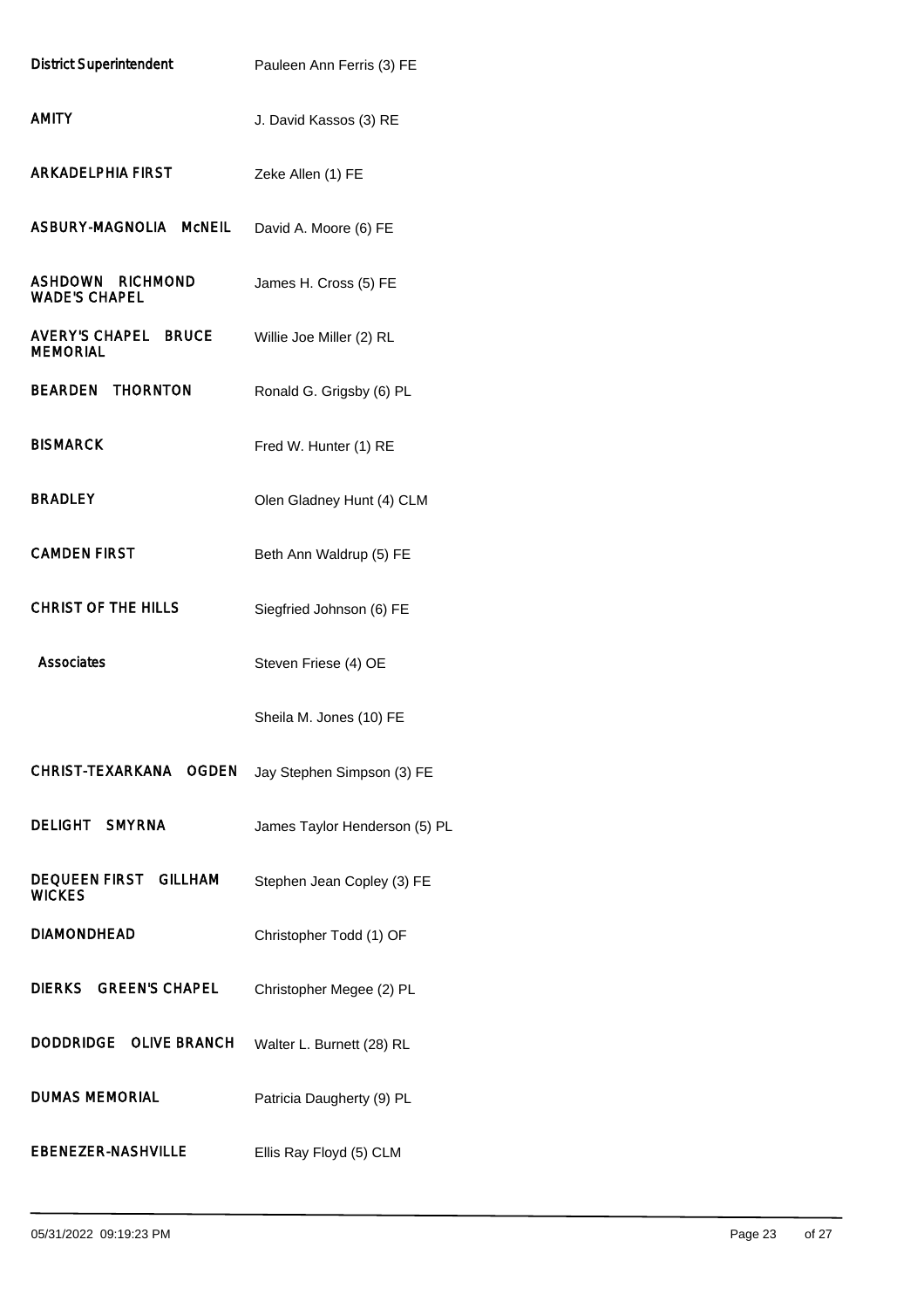| <b>EBENEZER-STEPHENS</b>                                        | Kenneth Hipp (9) CLM            |
|-----------------------------------------------------------------|---------------------------------|
| EL DORADO FIRST                                                 | David W. Bush (5) FE            |
| EMERSON<br><b>HARMONY-</b><br><b>MAGNOLIA</b>                   | Barbara Grimes Lewis (3) RL     |
| <b>EMMET</b>                                                    | Daniel Ford (2) CLM             |
| <b>FAIRVIEW-CAMDEN</b><br><b>WESTSIDE</b>                       | Eula Kathryn Burchfield (5) FL  |
| <b>FAIRVIEW-TEXARKANA</b>                                       | TBS()                           |
| <b>FAITH-HOT SPRINGS</b>                                        | Clayton Ferrell (2) PL          |
| <b>FORDYCE FIRST</b><br><b>HOLLY</b><br><b>SPRINGS-SPARKMAN</b> | Deborah L Head (2) FL           |
| <b>FOREMAN</b>                                                  | Katherine Gail McKellar (3) CLM |
| <b>FRIENDSHIP-FRIENDSHIP</b><br><b>KEITH MEMORIAL</b>           | Jeff Ladd (10) PL               |
| <b>FRIENDSHIP-PRESCOTT</b>                                      | Gene M. Ross (2) RL             |
| <b>GARDNER-HOT SPRINGS</b>                                      | George T. Whitney (2) RO        |
| <b>GLENWOOD</b><br><b>DAISY</b><br><b>LANGLEY</b>               | Corey Samuel Conrad (1) PL      |
| <b>GRAND AVENUE-HOT SPRINGS</b>                                 | David Fleming (9) FE            |
| <b>GREERS CHAPEL</b>                                            | Timothy Edward Rushing (1) PE   |
| <b>CENTER GROVE-</b><br>Gurdon<br><b>GURDON</b>                 | Micheaul L. Proctor (4) FL      |
| HALL                                                            | Joyce Watson (16) PL            |
| <b>HAMPTON FAUSTINA</b>                                         | Gary Sneed (5) PL               |
| HARMONY-EMMET                                                   | TBS()                           |
| <b>HARRELL</b>                                                  | Charles A. Perry (5) RL         |
| <b>HAVEN</b>                                                    | Peaches Smith (3) PL            |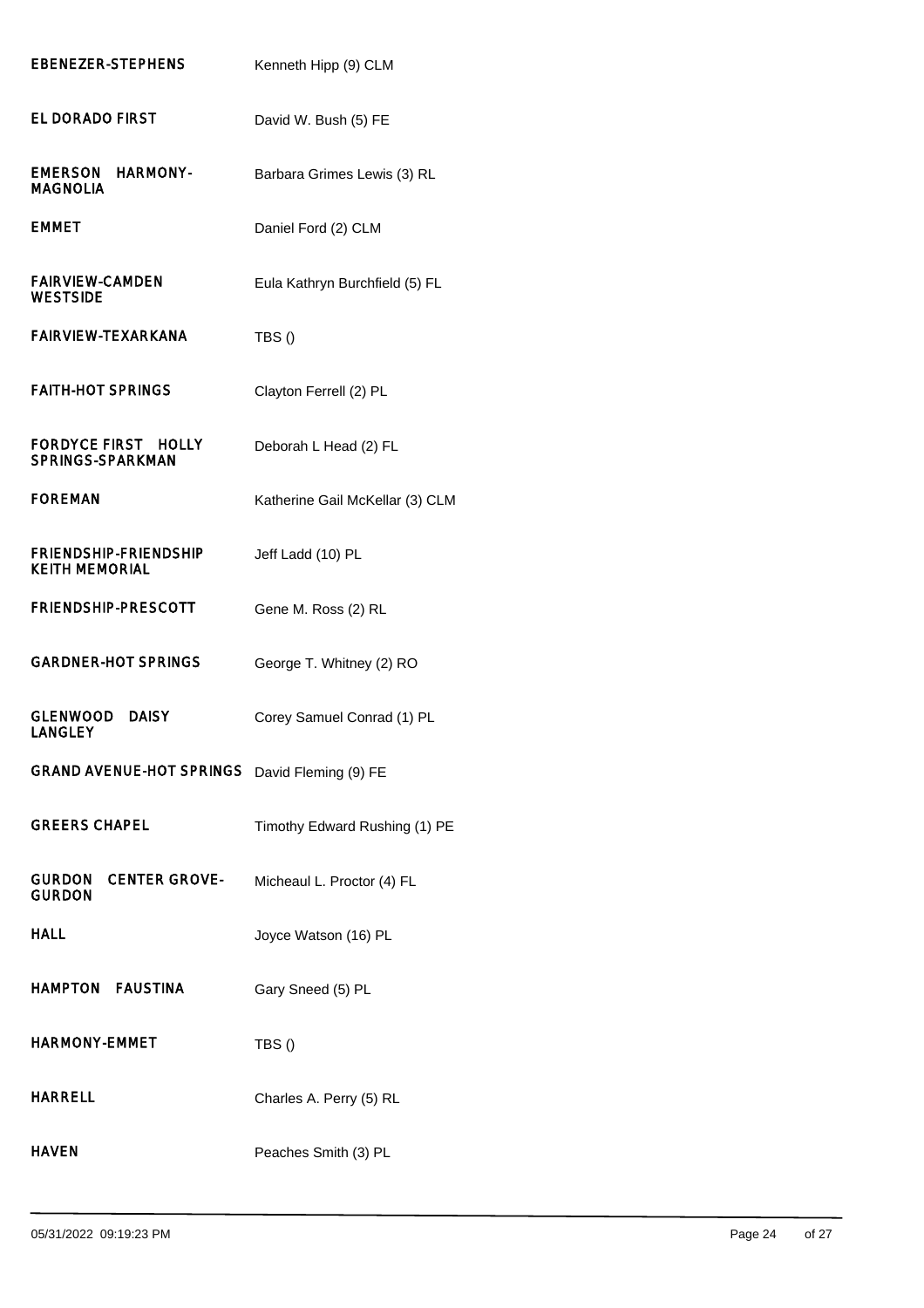| <b>HINTON</b>                                                                 | Ronnie K Eldridge (5) RL     |
|-------------------------------------------------------------------------------|------------------------------|
| HOLLY SPRINGS-TEXARKANA                                                       | Doug Rhodes (16) PL          |
| HOPE FIRST                                                                    | Steven Johnson (14) FE       |
| HORATIO WINTHROP                                                              | Jerrod Bachuss (3) PL        |
| HOT SPRINGS FIRST                                                             | Johnna J. Galloway (3) FE    |
| Associate                                                                     | Lloyd Blake Langston (2) FE  |
| HUTTIG                                                                        | Robert Earl Ballard (16) CLM |
| <b>JUNCTION CITY MARYSVILLE</b>                                               | Melissa Maskell (2) PL       |
| LEWISVILLE                                                                    | Daniel Read (2) FE           |
| LOCKESBURG FIRST MOUNT<br><b>CARMEL-LOCKESBURG</b><br><b>SCOTT'S MEMORIAL</b> | Tommy Halsell (3) RL         |
| MAGNET COVE SHOREWOOD<br>HILLS                                                | A Tammy Harrell (3) PL       |
| MAGNOLIA FIRST                                                                | Gary Lawrence Maskell (4) FE |
| <b>MALVERN FIRST</b>                                                          | Phillip Troy Conrad (3) FE   |
| <b>MANCHESTER</b>                                                             | Russell D. Breshears (2) FE  |
| MINERAL SPRINGS CENTER<br><b>POINT</b>                                        | Chad Brinkley (2) CLM        |
| <b>MORNING STAR</b>                                                           | Nancy Scott (5) CLM          |
| <b>MOUNT IDA JOPLIN</b>                                                       | Paul B. Coy (1) FE           |
| <b>MOUNT MORIAH RUSHING</b><br><b>MEMORIAL</b>                                | Willie Fort (5) CLM          |
| <b>MOUNTAINSIDE</b>                                                           | Douglas Ray Walker (4) FL    |
| <b>MURFREESBORO</b>                                                           | Teresa Egan Chapman (3) FE   |
| NASHVILLE FIRST BINGEN                                                        | Gary Frank Harrison (1) FE   |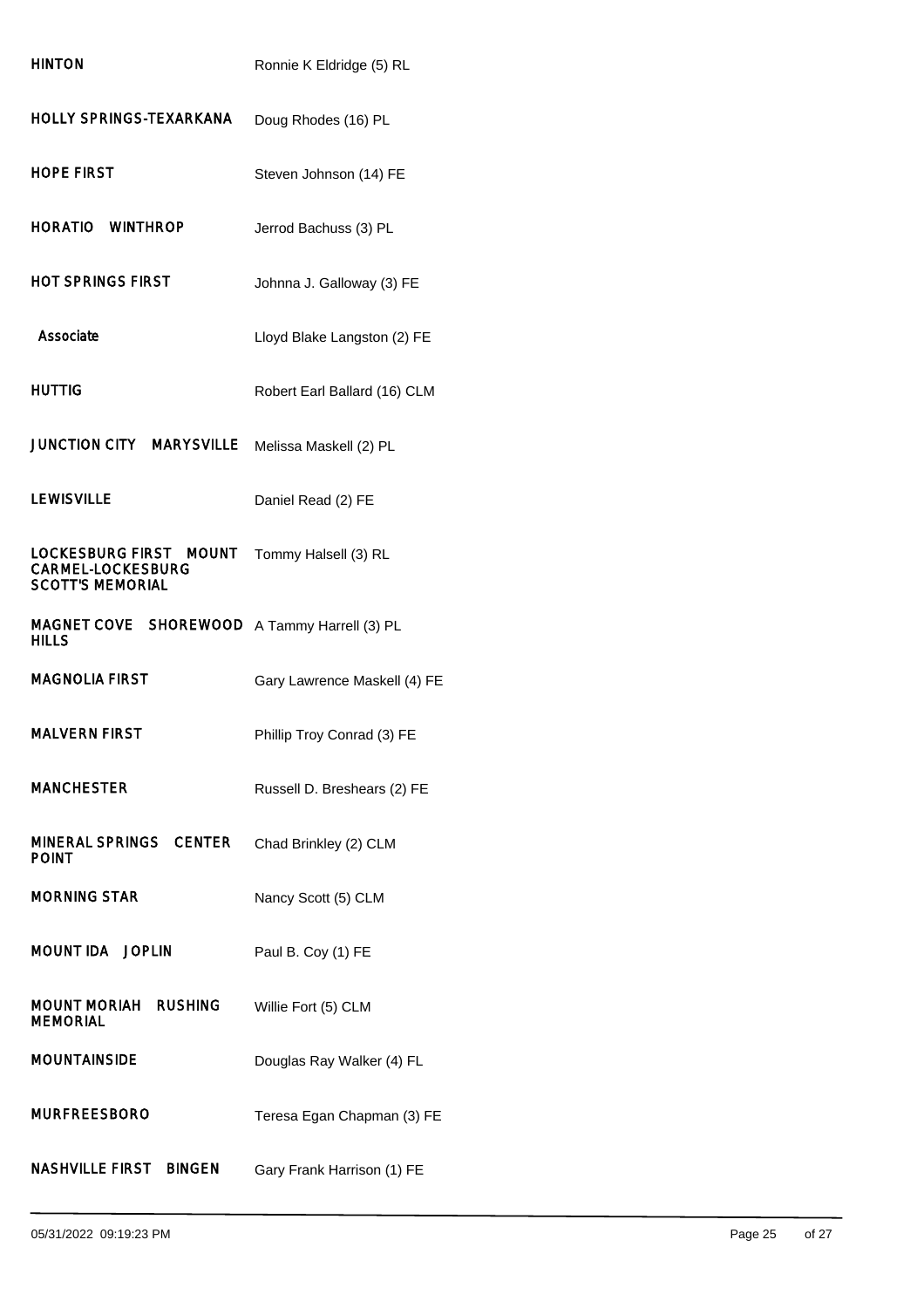| NEW ERA MOUNT PISGAH                                | Charles Payne (8) CLM          |
|-----------------------------------------------------|--------------------------------|
| NEW SALEM                                           | Charles Matthew Huffman (3) RO |
| <b>NORMAN</b>                                       | Steven W. Bush (2) RL          |
| NORPHLET CENTENNIAL                                 | Amanda Rose Price Smith (3) OE |
| <b>OAKLAWN</b>                                      | Gail Cole Brooks (2) FE        |
| <b>PARKER'S CHAPEL</b><br><b>PLEASANT GROVE</b>     | Tracy Roden (8) PL             |
| <b>PINEY GROVE</b>                                  | R. Scott Gallimore (13) FE     |
| PRESCOTT FIRST MIDWAY                               | Terrie Lynn Bunnell (2) FL     |
| <b>PULLMAN HEIGHTS</b>                              | Rose A. Poag (6) PL            |
| <b>RED HILL LITTLE MISSOURI</b>                     | Kenny Rowland (2) PL           |
| <b>RHODES CHAPEL</b>                                | James Carroll Rawls (25) CLM   |
| ROCKPORT L'EAU FRAIZ                                | Troy Lee Cate (10) PL          |
| RONDO PLEASANT HILL-<br><b>TEXARKANA</b>            | Andrew Wayne Hughes (2) FL     |
| SAINT ANDREW-ARKADELPHIA                            | Bobby W. Sanders (4) RL        |
| <b>SAINT JOHN</b>                                   | Philip McLarty (2) OF          |
| <b>SAINT MARK-EL DORADO</b>                         | Amy Machen (2) PL              |
| SAINT PAUL-EL DORADO                                | Randy H. Rowlan (1) RE         |
| <b>SAINT PAUL-MALVERN</b><br><b>ADKINS MEMORIAL</b> | Andrew Orr (2) PL              |
| SMACKOVER SILVER HILL                               | Robin G Roark (1) FL           |
| <b>SPARKMAN</b><br><b>DALARK</b><br>BETHLEHEM       | Daniel Hecke (2) PL            |
| <b>STAMPS</b>                                       | Linda Shepherd (2) SY          |